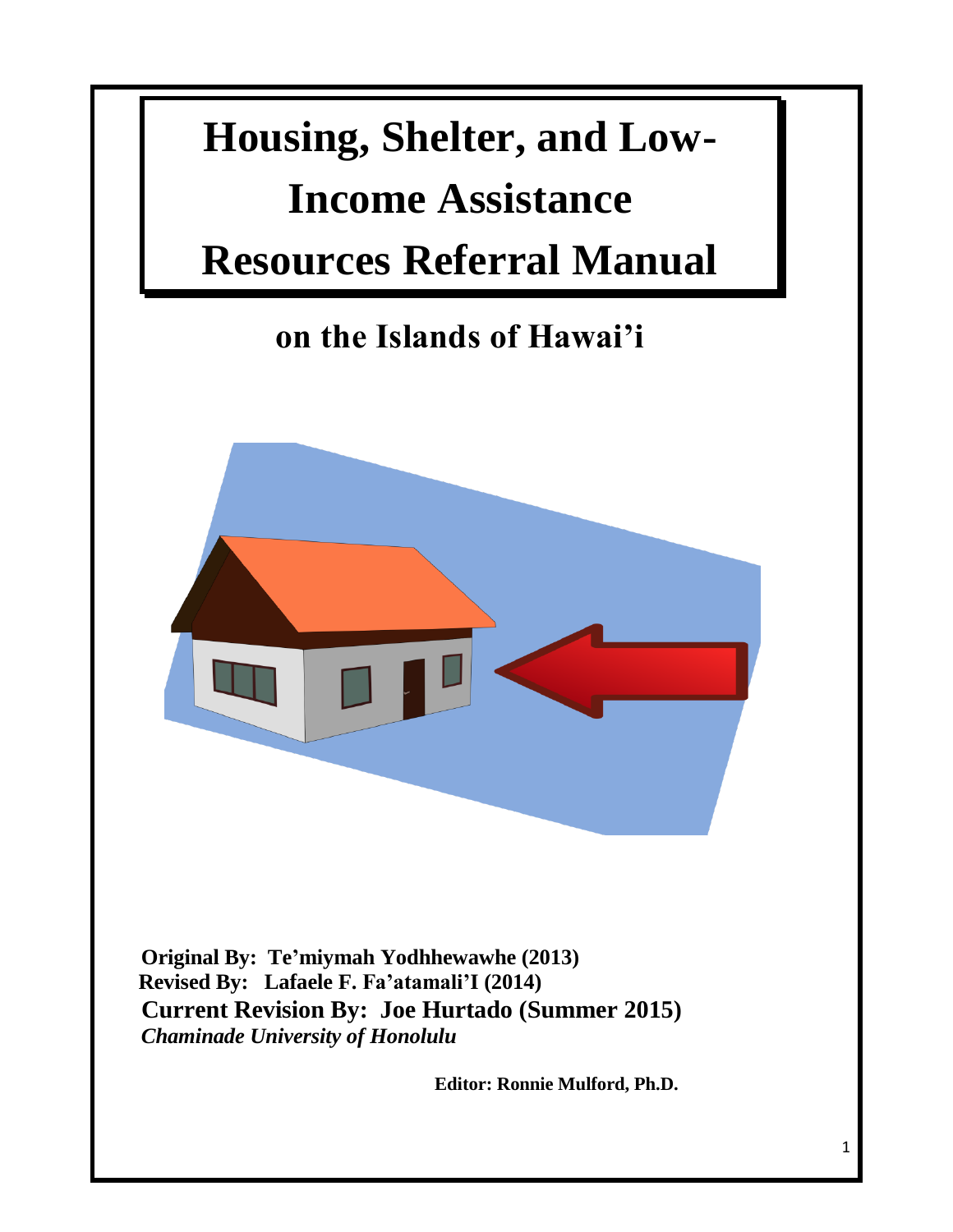# **Table of Contents**

 **\*\* The listings in this community referral resource manual are for reference only, and are not intended to be an endorsement, nor offer or replace medical advice.**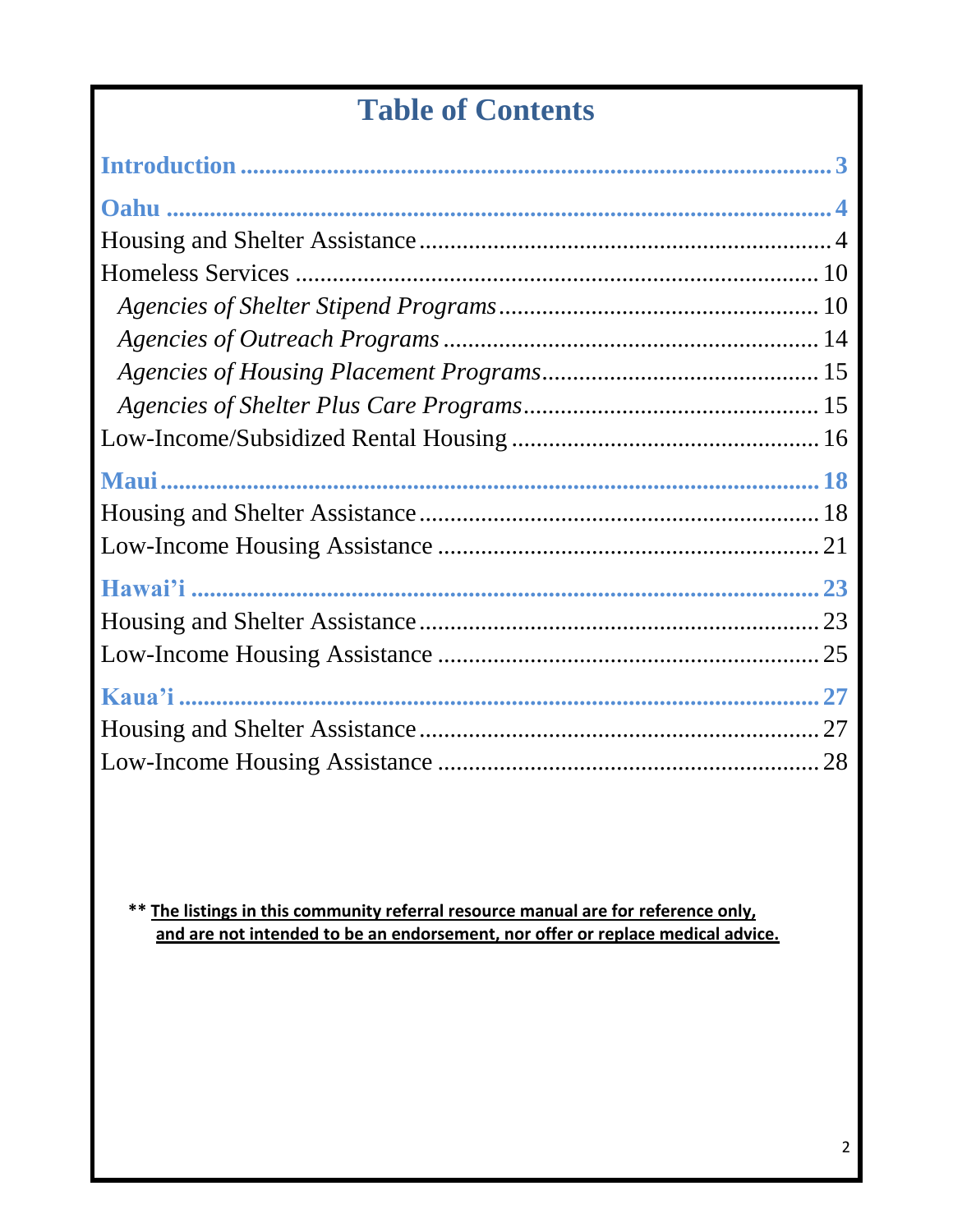# **HOUSING, SHELTER and LOW-INCOME**

# **ASSISTANCE**

This resource manual provides names and contact information for social service agencies providing everything from emergency shelters, transitional housing, permanent housing, rental assistance and lowincome housing on the islands of Hawai'i.

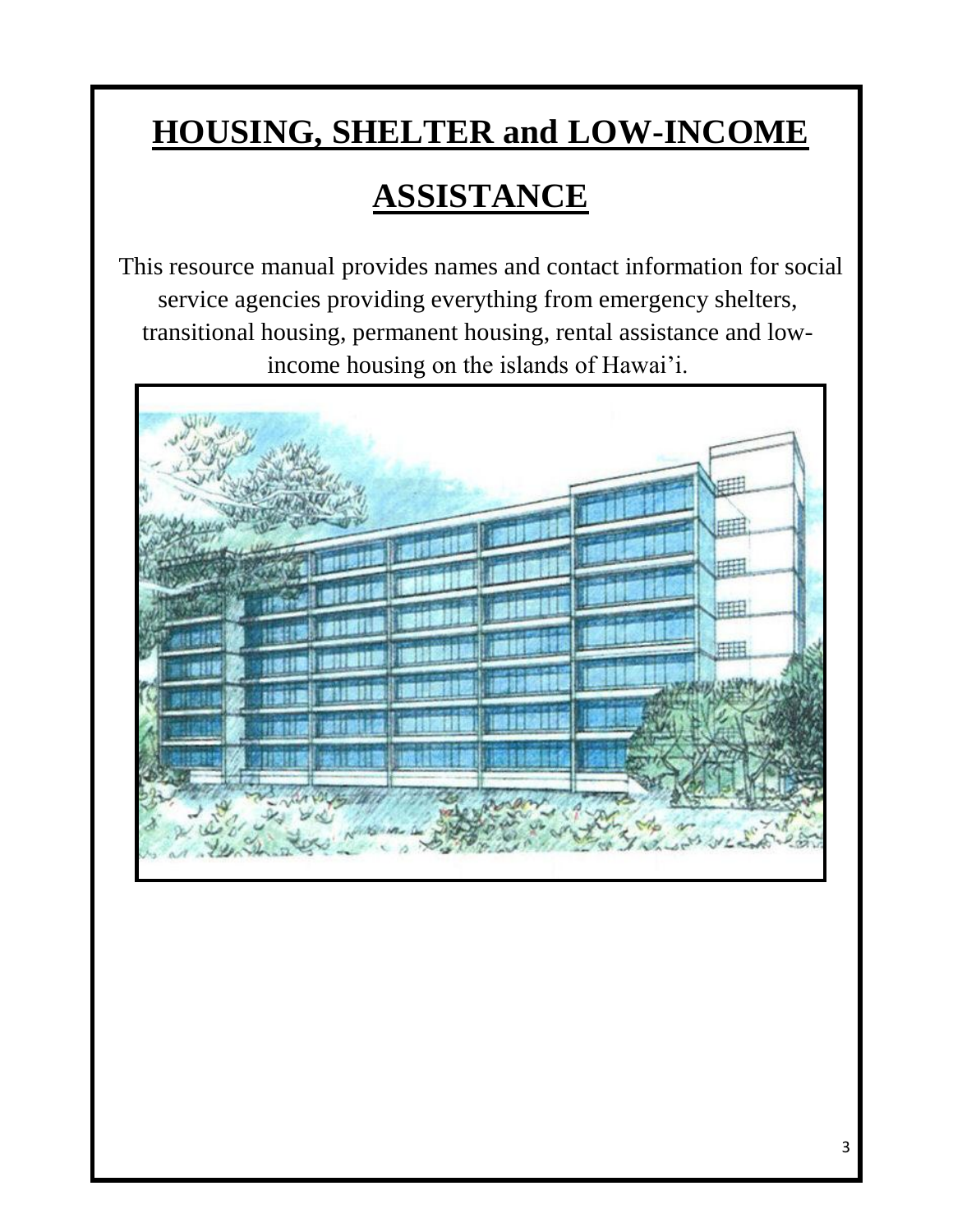# **OAHU**

# **HOUSING AND SHELTER ASSISTANCE**

# **CATHOLIC CHARITIES:** (808) 521-HELP (4357)

Catholic Charities has a variety of programs for individuals, families, and seniors providing housing support. Please read through each program to find the one suitable for your situation:

*•HOUSING ASSISTANCE PROGRAM* assists seniors, 62 years of age and older, with housing. The program provides counseling and access to affordable housing options, including shared housing / small group homes for seniors who are 62 years of age and older.

• *SUPPORTIVE SERVICES FOR VETERAN FAMILIES* helps homeless veterans and those at risk of homelessness and their families achieve housing stability by providing resources that help them become or remain permanently housed.

•*HOUSING PLACEMENT AND HOMELESSNESS PREVENTION PROGRAM* provides emergency financial assistance for housing needs, when funding is available.

• *MA'ILI LAND TRANSITIONAL HOUSING PROGRAM* is a 44-unit project in Leeward O'ahu for families with children who are homeless and unsheltered. Education, employment preparation and case management services are required components of the program to help families gain the skills and resources needed to transition successfully to permanent housing. Phone: (808) 696-4885.

# **CHILD AND FAMILY SERVICES SHELTER FOR ABUSED SPOUSES AND CHILDREN:** (808) 681-3500

•Domestic Abuse Hotline: (808) 841-0822 (24 Hours / 7 Days)

Transitional Housing is designed to help women and children end domestic violence and establish independent lives. These families live in CFS subsidized housing for up to 2 years, while mothers learn to improve self-esteem, gain job skills, learn financial literacy, and acquire healthy parenting skills.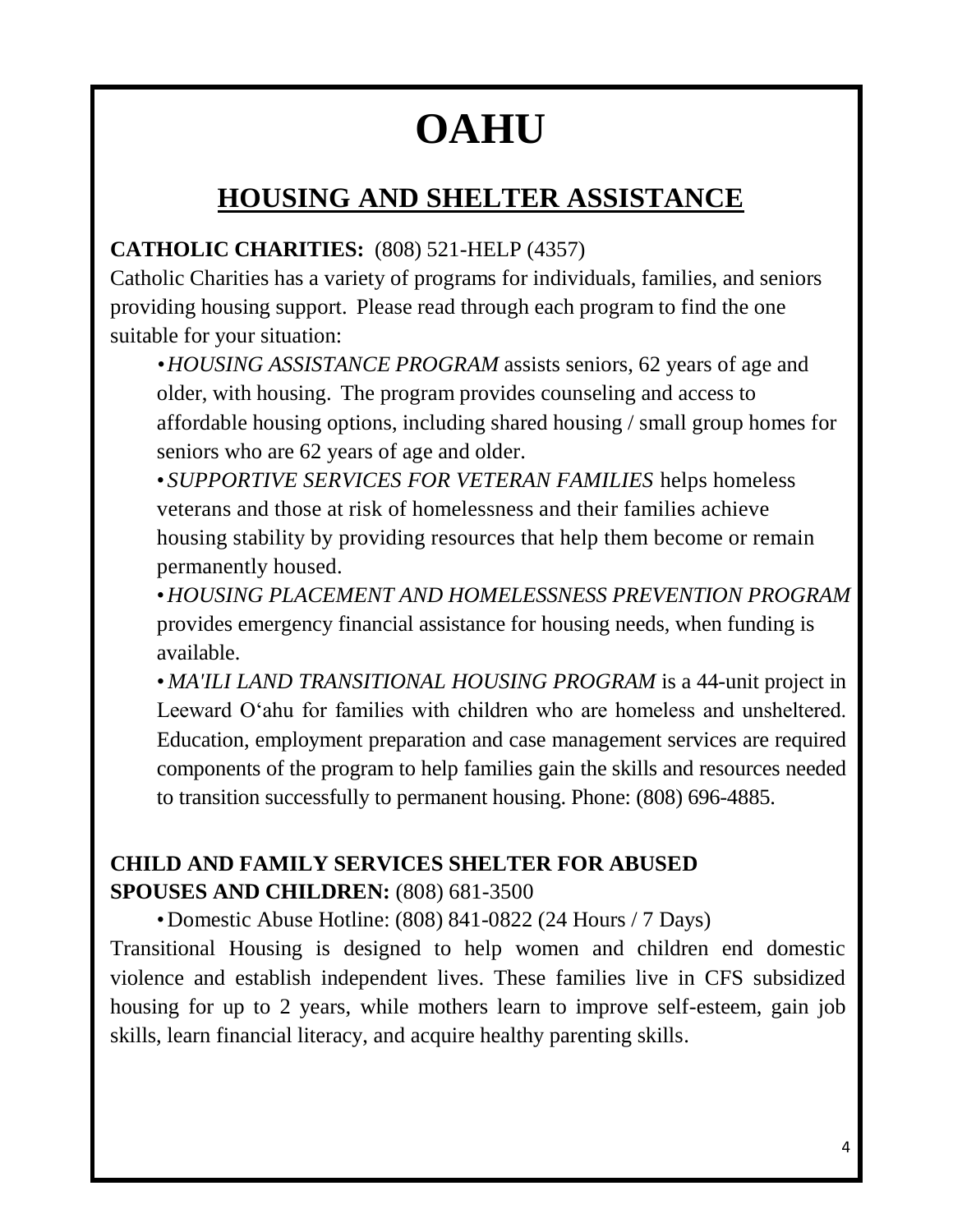# **FAMILY PROMISE OF HAWAII**

- HONOLULU CENTER: (808) 548-7478 245 North Kukui Street, #101, Honolulu, HI 96817
- WINDWARD CENTER: (808) 261-7478 69 North Kainalu Drive, Kailua, HI 96734

<http://www.familypromisehawaii.org/>

Our mission is to mobilize existing community resources to aid families with children experiencing homelessness and help them transition to sustainable independence.



**Our Family Center in Honolulu is located in the Harry and Jeanette Weinberg Kukui Center**



**Our Windward Family Center is a great location right in the heart of Kailua.**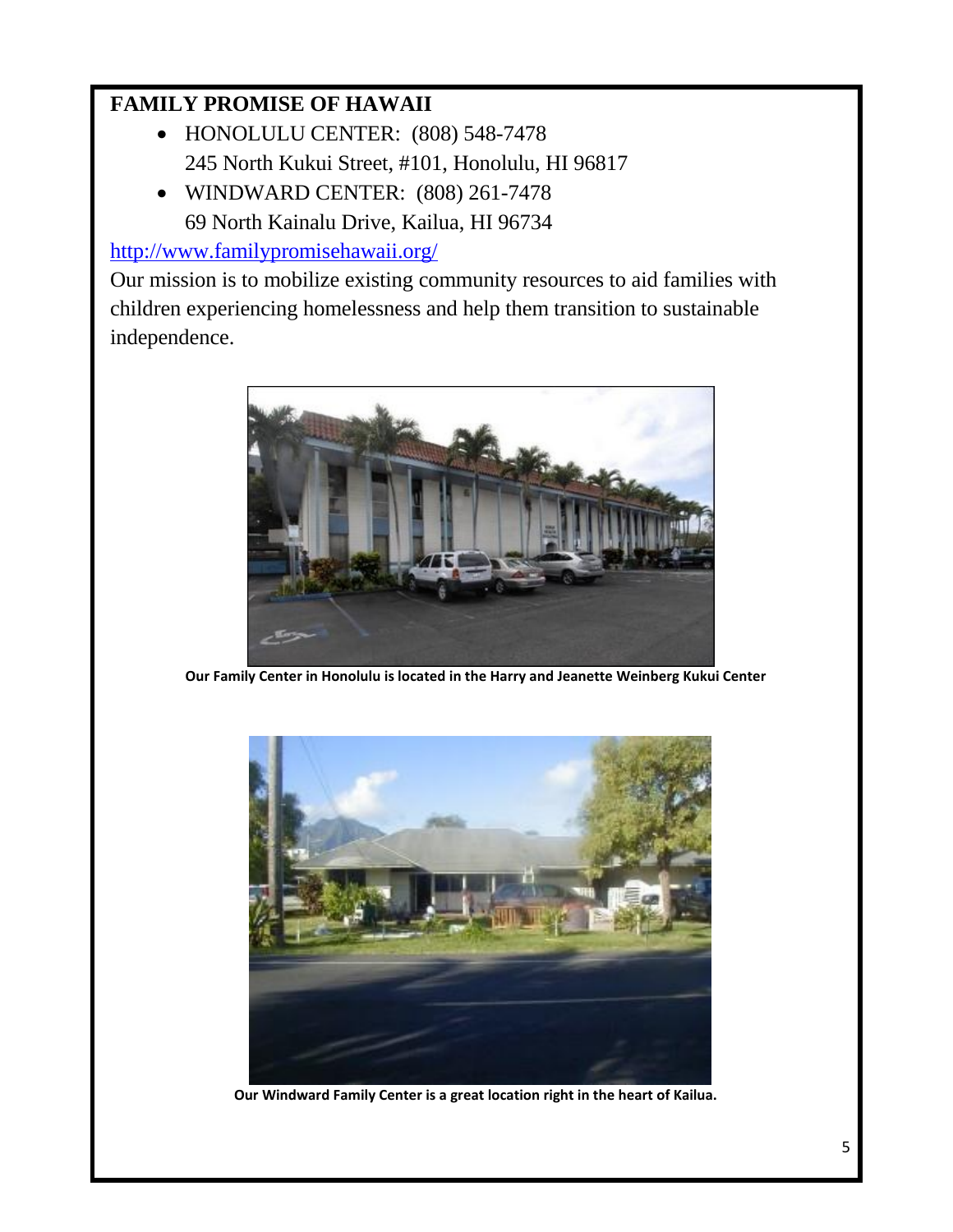# **HALE KIPA**: (808) 589-1829 EXT. 160

615 PIIKOI STREET, STE. 203, HONOLULU, HI 96814.

The agency provides shelter for youth ages 10-17 in need of temporary shelter because of abuse or neglect, being a runaway, of significant difficulty, and/or being placed in Child Protective Services.

# **HOUSING SOLUTIONS**, INC.: (808) 973-0050

2734 South King Street, #100, Honolulu, Hawaii 96826

Promotes self-sufficiency for Hawaii's homeless through supportive housing. You need to contact the shelter or permanent housing directly:

- LOLIANA SHELTER (TRANSITIONAL, FAMILIES): 522-0541
- NAKOLEA SHELTER (TRANSITIONAL, WORKING SINGLES): 946-8063
- KULAOKAHUA SHELTER (TRANSITIONAL, 62+): 599-5759
- VANCOUVER HOUSE SHELTER (TRANSITIONAL, STUDENTS): 947-7181
- PERMANENT HOUSING FOR SINGLES AND COUPLES: 847-8465
- PERMANENT HOUSING FOR LOW-INCOME PERSONS: 946-6953

# **GREGORY HOUSE:** (808) 592-9022

200 North Vineyard Boulevard, Suite A310, Honolulu, HI 96817

Gregory House Programs provide housing and case management services for those infected by HIV/AIDS

•TRANSITIONAL HOUSING: 11 beds for eligible persons who are homeless or at-risk of homelessness; Community Residential Program has 15 beds for eligible homeless persons only. Program includes on-site classes, group activities, and intensive case management. Participants may stay up to two years while they work on issues that affect stability, gain skills, and set goals towards independent housing. •EMERGENCY HOUSING: Temporary Shelter is provided to homeless persons for up to two weeks at a YMCA/economy hotel, while they work on a plan to secure more permanent housing and be more self-sufficient. Emergency Assistance provides short-term grants toward housing costs to end or prevent homelessness, such as security deposit, rent, utility, or mortgage.

•PERMANENT SUPPORTIVE HOUSING: Several subsidy programs allow participants and their families to live independently in private rented units. Assisted units must be within the fair market rent limit and pass housing inspections. Generally, participants pay a portion of their household income towards rent and the program pays the remainder.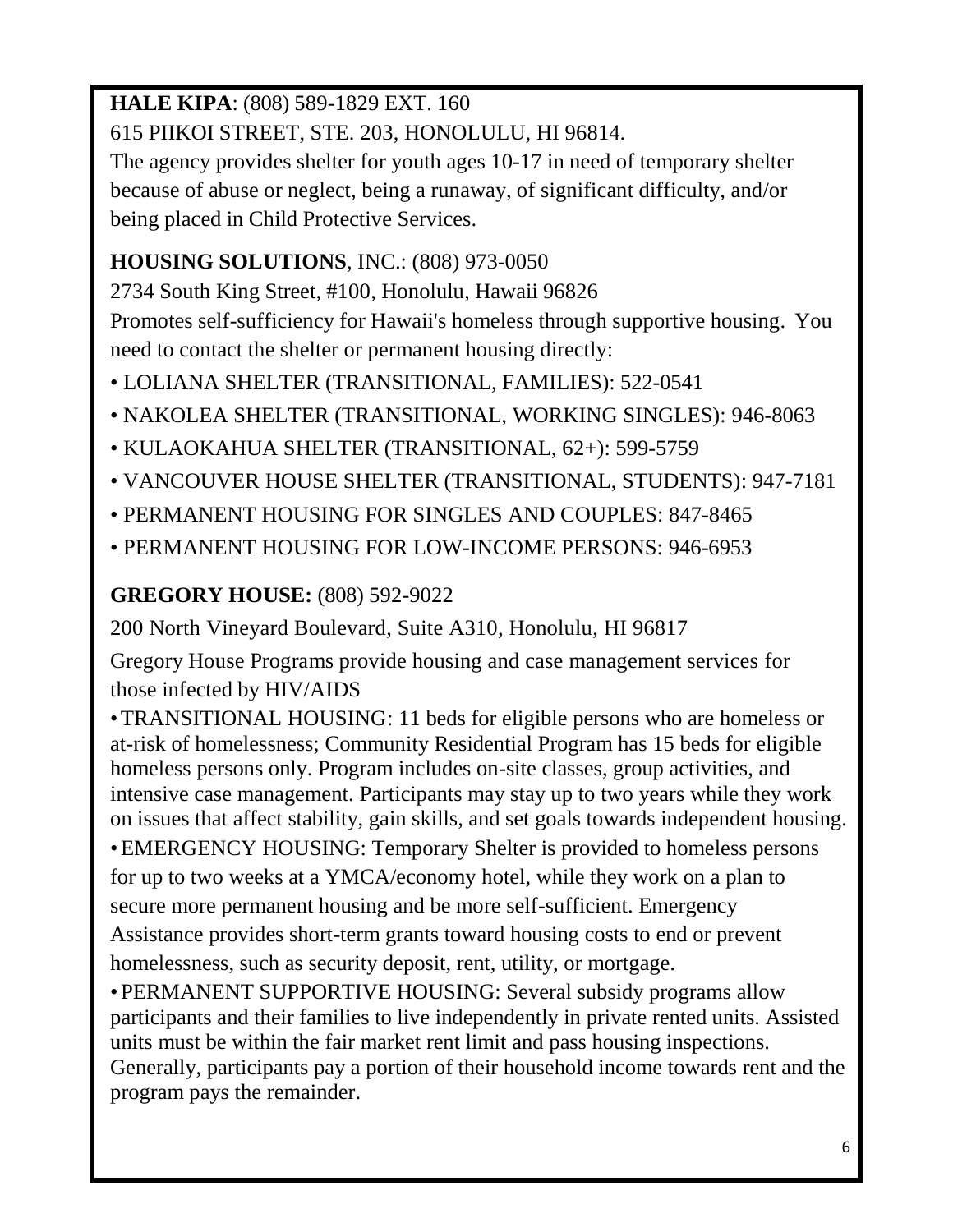#### **HARRY AND JEANETTE WEINBERG SILVERCREST SENIOR HOUSING:** (808) 622-2785 520 PINE STREET, WAHIAWA, HAWAII 96786

An affordable senior housing program for seniors 62 or older.

## **INSTITUTE FOR HUMAN SERVICES (IHS):** (808) 447-2887

### 546 KAAAHI STREET, HONOLULU, HI 96817

IHS provides several homeless support programs. Please read through the following list to find one suitable for you:

### •**SHELTER PLUS CARE:** 447-2806

A supportive housing program that provides housing subsidies along with longterm supportive case management services to chronically homeless individuals who also have a disability. Individuals pay 30% of their income toward rent with the program subsidy providing the remaining dollar amount.

• **TEMPORARY ASSISTANCE FOR NEEDY FAMILIES (TANF)**: 447-2862 Assists eligible families (single or two-parent households with at least one minor child under 18 years of age living in the home) with a security deposit and/or the first month's rent and/or utility deposit. The TANF Program also assists eligible participants in obtaining and retaining suitable rental housing, provides case management services, landlord support, and mediation of landlord/tenant issues.

# • **HOMELESSNESS PREVENTION AND RAPID RE-HOUSING**

# **PROGRAM (HPRP):** 447-2863

Assists households who would otherwise become homeless, primarily due to the ongoing current economic crisis. These households may include working individuals and families who may have had a short-term reduction in work hours or a layoff.

# •**FAMILY PROGRAM**: 447-2815

Facilitates transition to permanent housing and promote resiliency and skills, which assist families to maintain long term permanent housing.

# **JOINT MILITARY FAMILY ABUSE SHELTER**: (808) 533-7125 P.O. BOX 29217, HONOLULU, HI 96820-1617

Accepts individuals and/or their family members from all branches of the military who are active duty, retired, or reservist on active duty. The shelter will accept those experiencing spousal abuse, partner abuse, child abuse, sibling abuse, elder abuse, and/or the threat of abuse.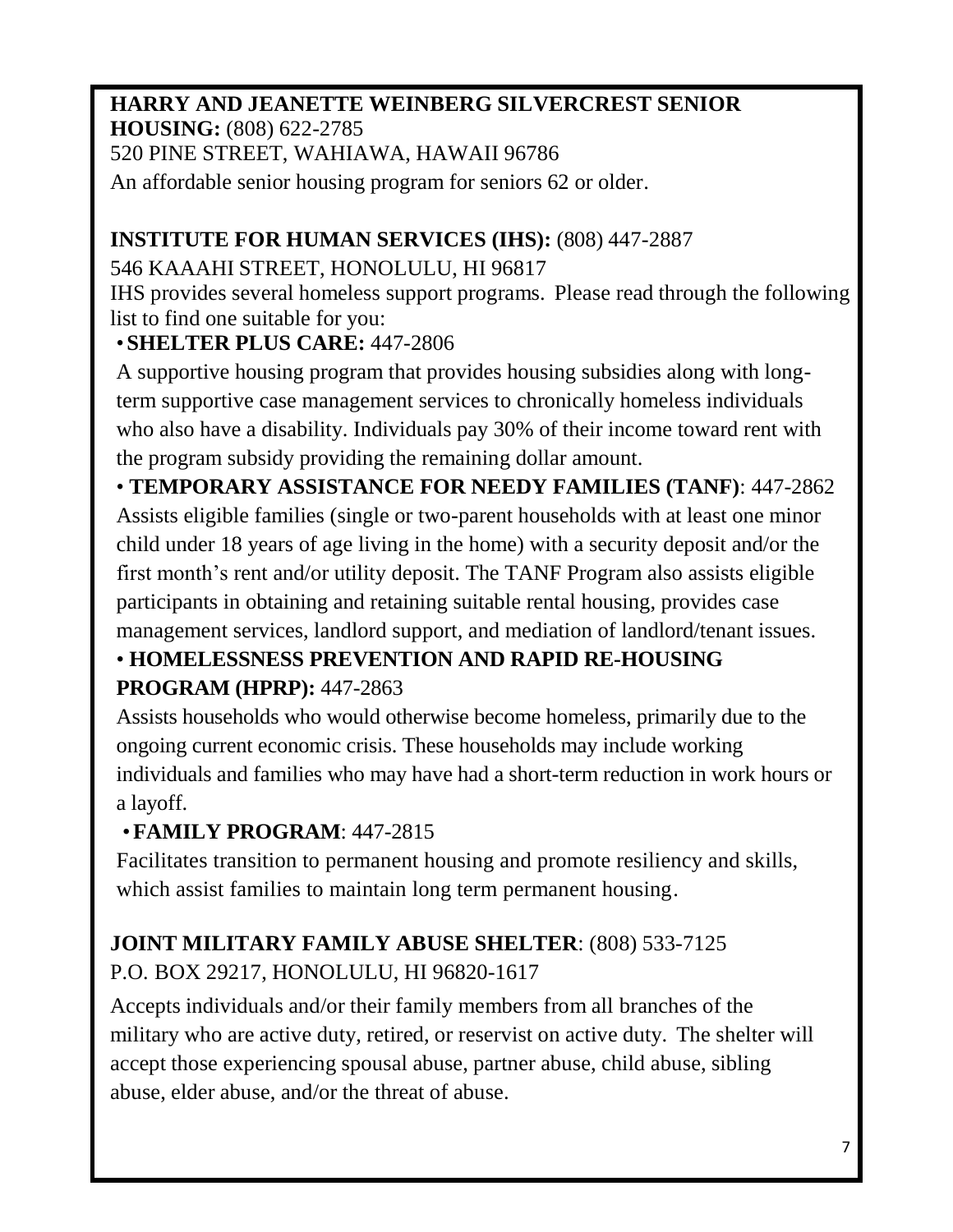# **MENTAL HEALTH KOKUA:** (808) 737-2523

1221 KAPIOLANI BOULEVARD, SUITE 345, HONOLULU, HI 96814 Mental Health Kokua is a statewide Ohana orientated program that offers outreach and community integration services for homeless persons who are mentally ill.

•*SAFE HAVEN* is for persons who are homeless and have a mental illness Safe Haven offers outreach, medical and psychiatric care, case management, 24-hour residential services, and social rehabilitation activities. Mental Health Kokua and Helping Hands Hawaii work collaboratively in operating this unique project in Downtown Honolulu.

•*THERAPEUTIC LIVING PROGRAM* is designed as an immediate, short-term alternative to institutionalization. Interim Housing services include community placement, access to clinical care, and linkage to needed community resources. Interim programs are located on Oahu and in Hilo.

•*TRANSITIONAL RESIDENTIAL RESOURCES* offers 24-hour supervised group residential facilities and individualized services in transitional housing settings. Agency projects in this category that serve consumers with serious mental illnesses are located on Oahu, in East Hawaii and West Hawaii, on Maui and on Kauai.

**•***SUPPORTIVE LIVING HOUSING* is 24-hour supervised group residential facilities and individualized services in transitional housing settings. Agency projects in this category that serve consumers with serious mental illnesses are located on Oahu, in East Hawaii and West Hawaii, on Maui and on Kauai.

# **KAHUMANA**

**OHANA OLA:** (808) 696-4095

**ULU KE KUKUI:** (808) 620-9011

The program offers a 24-month transitional housing for singles and couples with children.

**ONEMALU:** (808) 682-3869 48 BELLEAU WOODS STREET, KAPOLEI, HI 96707 Transitional housing program serving singles, couples and families.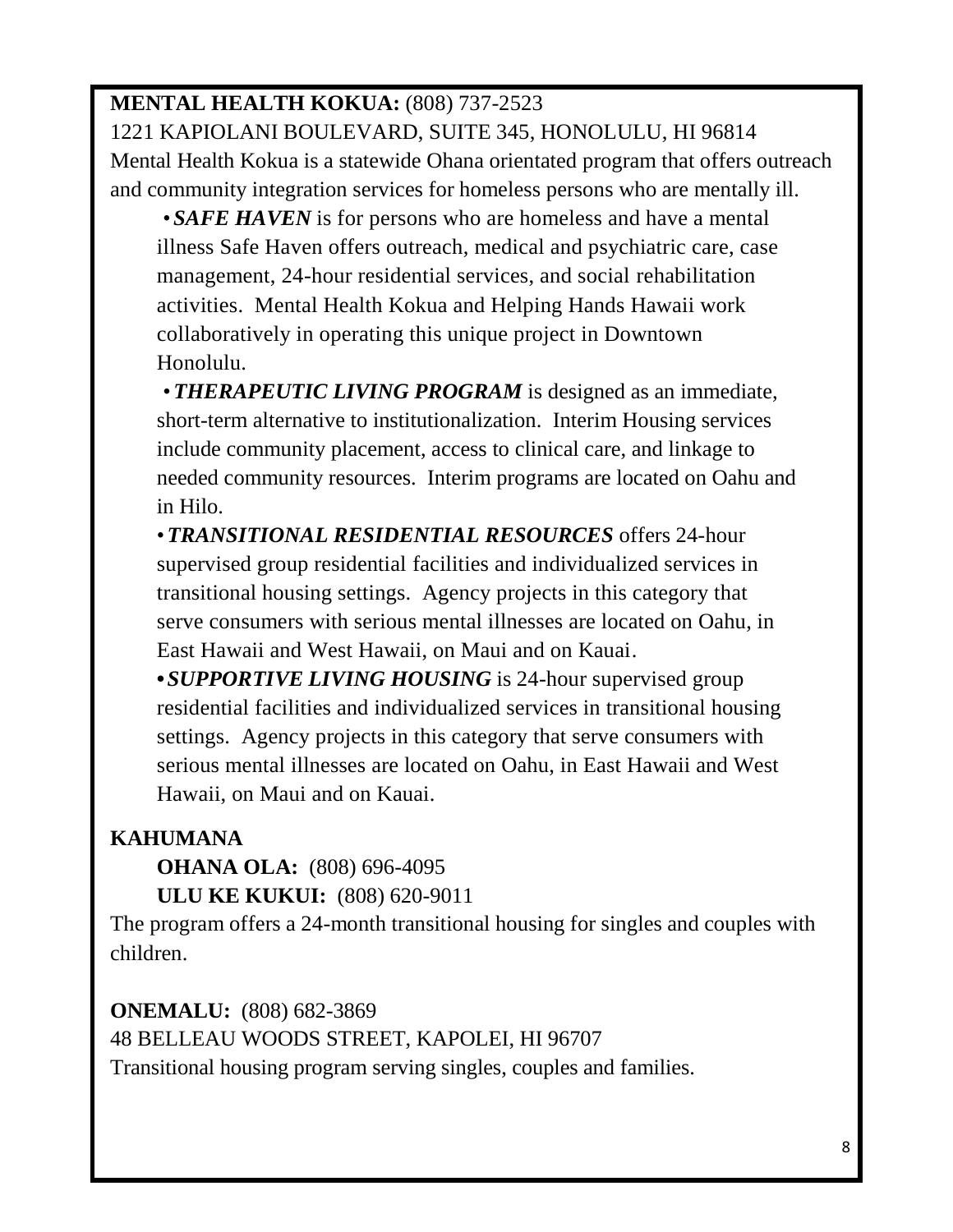### **SAFE HAVEN:** (808) 524-7233

41 S. Beretania Street, Honolulu, HI 96813

Services Offered: Transitional Housing for Homeless Adults with Serious Mental Illness, Emergency Beds, Food, Outreach Services, Medical Clinic, Activity Center, Shower &Laundry Facilities and Mail & Phone Service.

## **STEADFAST HOUSING DEVELOPMENT CORPORATION, SUPPORTED HOUSING PROGRAM:** (808) 599-6230

888 Iwilei Rd., Suite 250, Honolulu, HI 96817

Provides housing and employment opportunities to persons with serious and persistent mental illness in pursuit of recovery and life goals of their choosing.

# **THE SALVATION ARMY**: (808) 591-5605

320 WARD AVENUE, SUITE 109, HONOLULU, HI 96814

The Family Services Office can provide emergency financial assistance for health and housing needs only. Applicants must be able to show that an emergency exists, that they have done all they can to resolve the problem on their own, and that they will be able to be financially self-sufficient in the future.

# **U.S. DEPT OF HOUSING AND URBAN DEVELOPMENT VASH PROGRAM VOUCHERS:** (808) 457-4662

A joint effort between HUD and VA to move Veterans and their families out of homelessness and into permanent housing. HUD provides housing assistance through its Housing Choice Voucher Program (Section 8) that allows homeless Veterans to rent privately owned housing.

# **U.S. VETS SHELTER:** (808) 682-9000

1772 SHANGRILA STREET, BUILDING 37 KAPOLEI, HI 96707 The shelter offers long-term transitional housing for U.S. veterans.

# **WAIANAE CIVIC CENTER - PAI** '**OLU KAI** '**AULU:** (808) 696-6770

85-638 FARRINGTON HIGHWAY, WAIANAE, HI 96792 The program provides shelter for families and individuals and charges fees based

on a sliding scale according to income.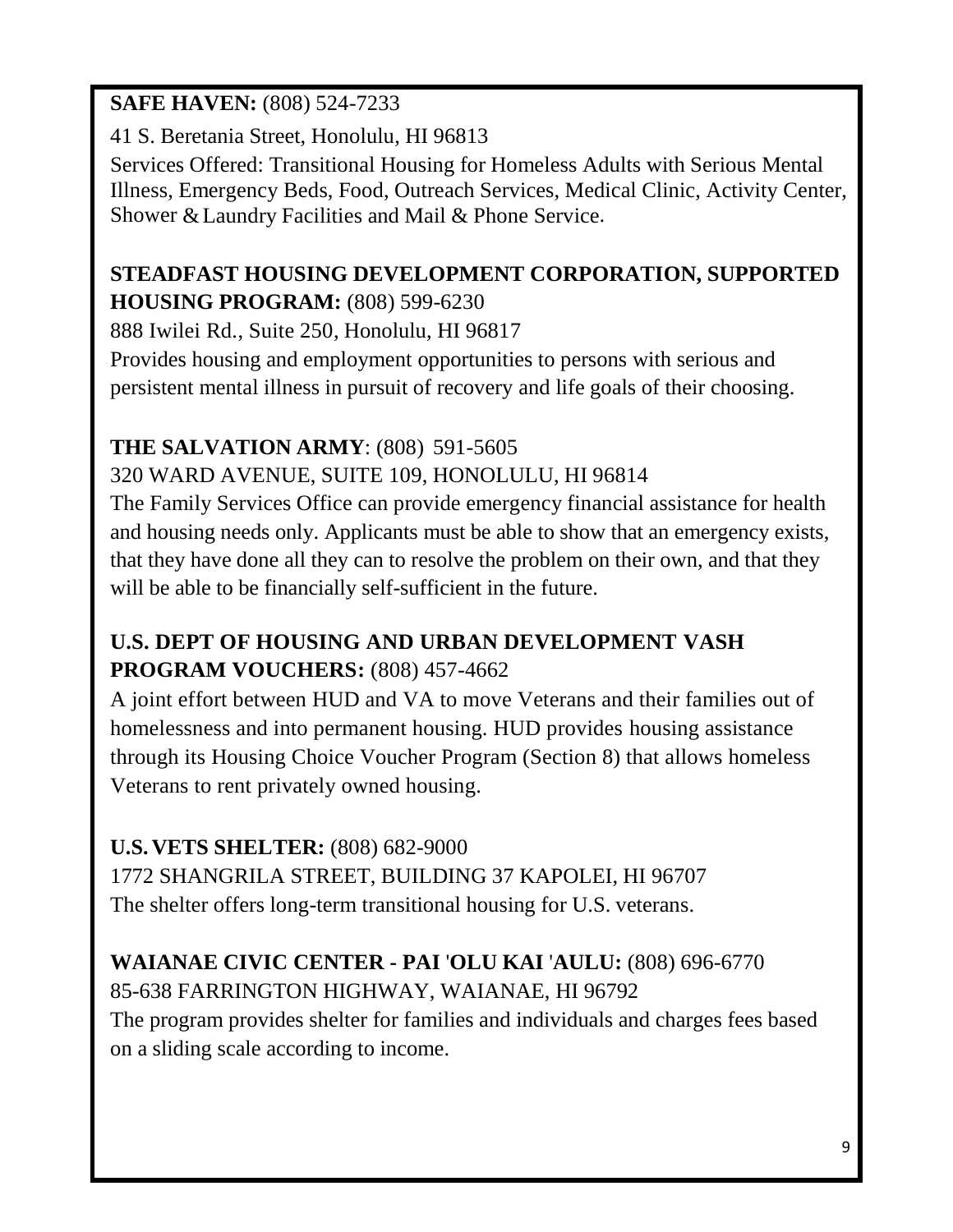#### **WEINBERG VILLAGE, WAIMANALO:** (808) 259-6658 41-490 SADDLE CITY ROAD, WAIMANALO, HI 96795.

A clean and sober service-enriched transitional housing program for homeless families with minor-aged children.



**Weinberg Village Waimanalo**

# **OAHU Homeless Services Agencies**

# *AGENCIES OF SHELTER STIPEND PROGRAM*

Provide emergency and/or transitional shelter to stabilize the homeless and offer them a safe place to reassess and take control of their living situation.

Provide empowerment and case management to enable families to obtain and retain permanent housing, economic independence, and self-sufficiency for the long-term.

Provide services to homeless individuals and families including adequate meals or cooking facilities; client assessment/social services planning; case management; job training; medical and social services referrals; childcare; educational and life skills classes; monitoring and follow-up after transitioning to permanent housing.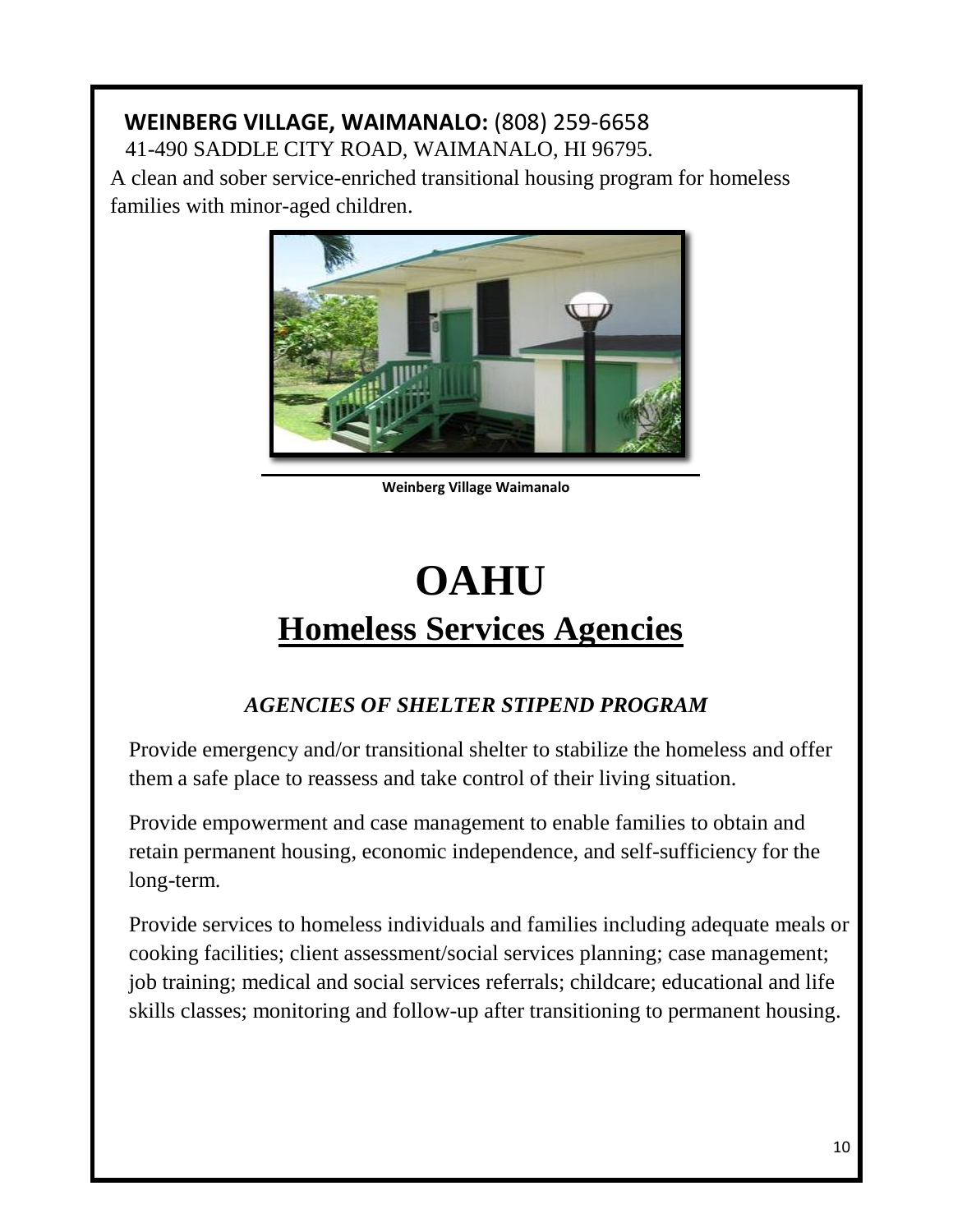# **Alternative Structures International:** (808) 696-2655 86-660 Lualualei Homestead Road Waianae, Hawaii 96792 [www.asihawaii.org](http://www.asihawaii.org/) Ohana Ola o Kahumanu Shelter (Transitional, Families) 696-4095 Villages of Maili "Ulu Ke Kukui" (Transitional, Singles & Families) 620-9011

# **Catholic Charities Hawai'i:** (808) 524-4673 1822 Keeaumoku Street Honolulu, HI 96822

[www.catholiccharitieshawaii.org](http://www.catholiccharitieshawaii.org/) Maili Land Transitional Housing Program (808) 521-4357

# **Family Promise of Hawaii:** (808) 548-7478

245 N. Kukui Street, Suite 101 Honolulu, HI 96817 [www.familypromisehawaii.org](http://www.familypromisehawaii.org/) Honolulu Family Center (Emergency, Singles & Families)

### **Family Promise of Hawaii:** (808) 261-7478

69 North Kainalu Drive Kailua, Hawaii 96734 [www.familypromisehawaii.org](http://www.familypromisehawaii.org/) Windward Family Center (Emergency, Singles & Families)

### **Gregory House Programs:** (808) 592-9022

200 N. Vineyard Blvd., Suite A-310 Honolulu, HI 96817 [www.gregoryhouse.org](http://www.gregoryhouse.org/) Gregory House (Transitional, Singles) Community Residential Program (Transitional, Singles)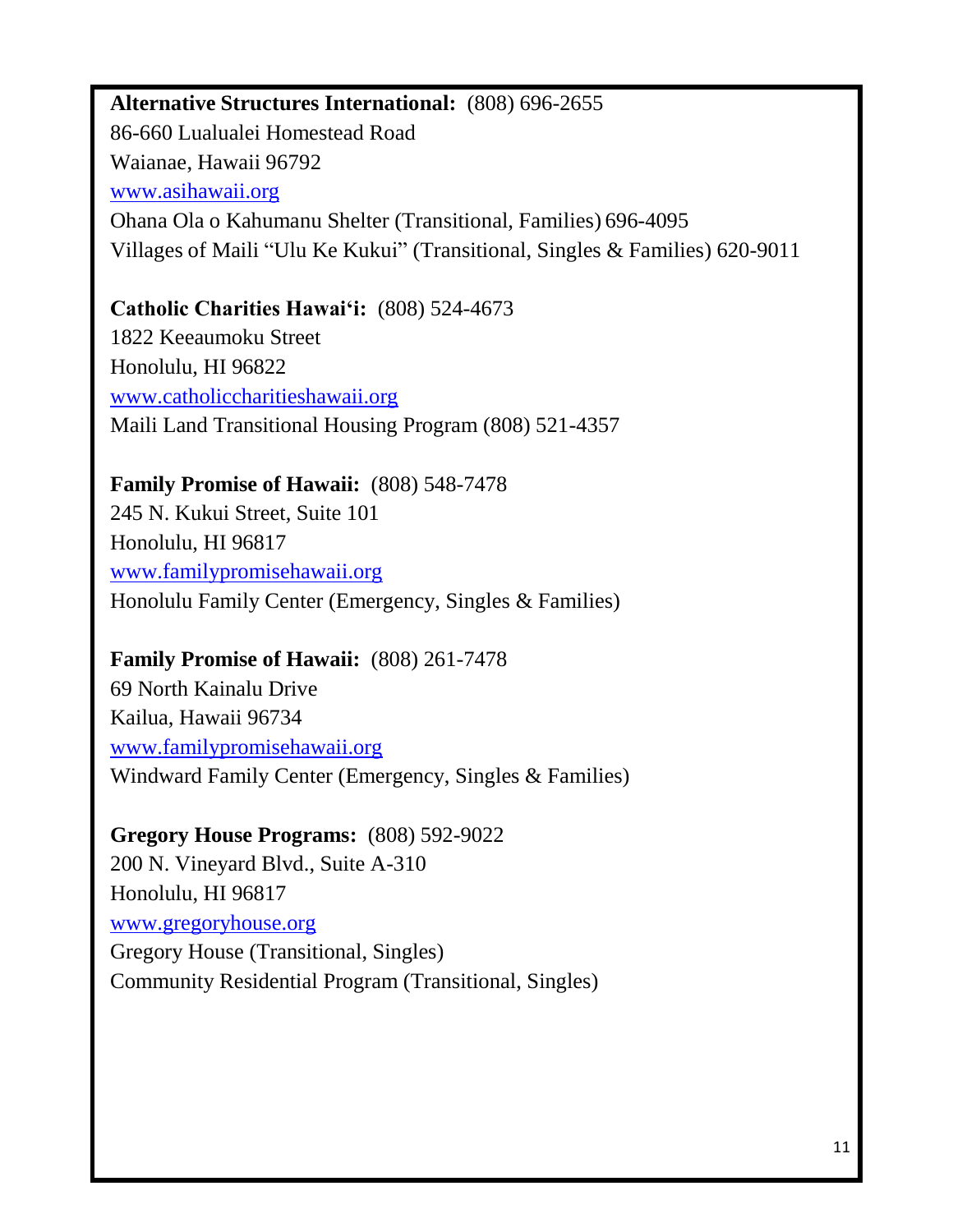#### **Holomua Na Ohana:** (808) 259-6658

1325 Wilder Ave., #Makai 20

Honolulu, Hawaii 96822

[http://holomuanaohana.org](http://holomuanaohana.org/)

Onemalu Shelter (Transitional, Singles & Families) (808) 682-3869 Weinberg Village Waimanalo (Transitional, Families) (808) 259-6658

#### **Honolulu Community Action Program:** (808) 521-4531

33 South King Street, Suite 300 Honolulu, Hawaii 96813 [www.hcapweb.org](http://www.hcapweb.org/) Kumuhonua (Transitional, Singles & Families) 682-5494

### **Kahikolu Ohana Hale O Waianae:** (808) 697-7300

85-296 Ala Hema Street Waianae, Hawaii 96792 [www.kohow.org](http://www.kohow.org/) KOHOW (Transitional, Singles & Families)

### **Lighthouse Outreach Center:** (808) 680-0823

94-230 Leokane St, Waipahu, HI 96797 <http://www.churchservicehonolulu.com/>

The shelter sleeps over 120 individuals and is open daily from 5:30 pm to 7:30 am. Guests are provided with an evening meal and lockers for personal items. The shelter also provides social services to aid our guests with rental assistance, medical issues, and life skills such as budgeting.

**Mental Health Kokua:** (808) 737-2523 1221 Kapiolani Blvd., Suite 345 Honolulu, Hawaii 96814 [www.mentalhealthkokua.org](http://www.mentalhealthkokua.org/) Safe Haven (Transitional, Singles) (808) 524-7233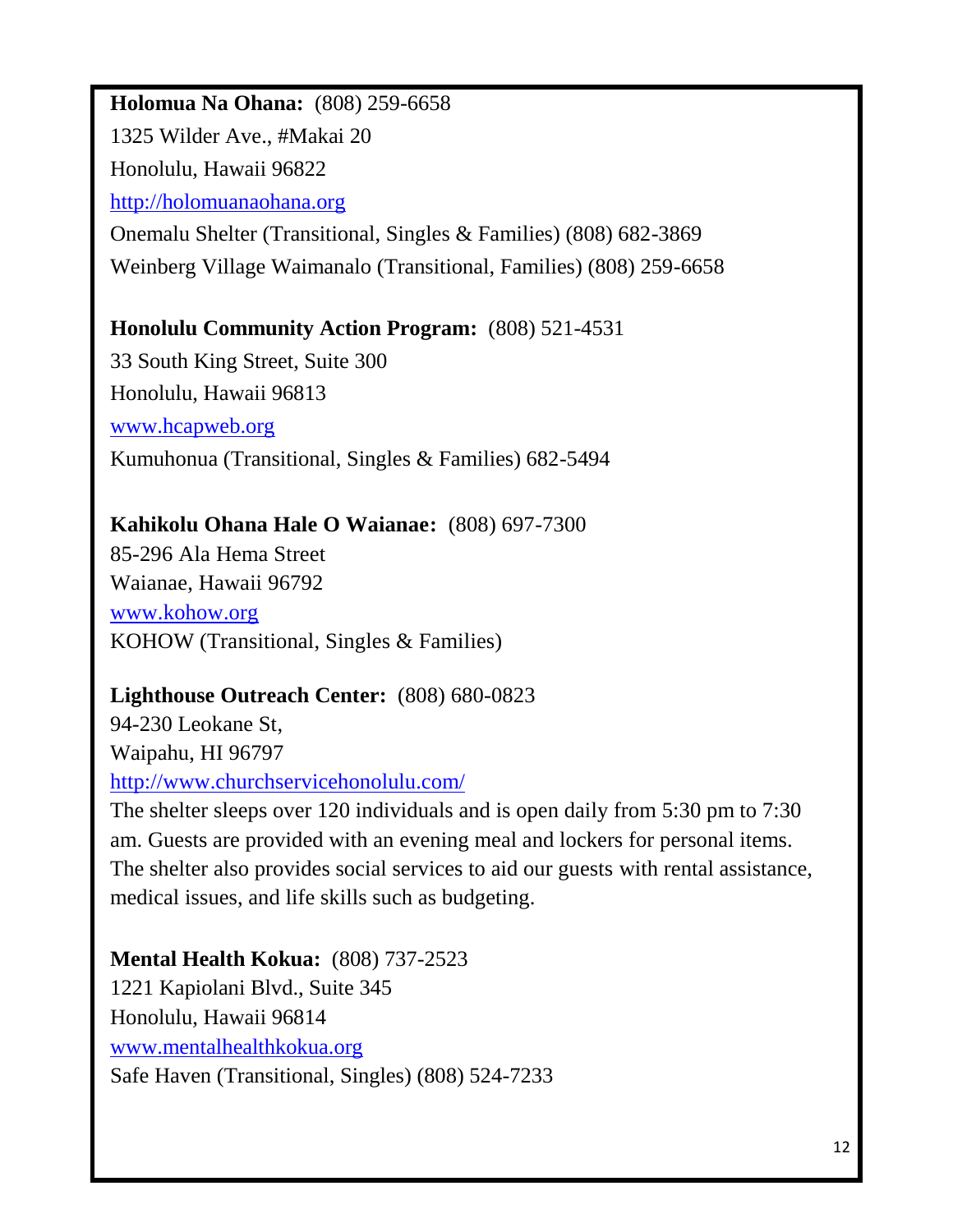# **River of Life Mission:** (808) 524-7656 100 North Pauahi Street Honolulu, Hawaii 96817 [www.riveroflifemission.com](http://www.riveroflifemission.com/) Lighthouse Outreach, Waipahu (Emergency, Singles & Families) (808) 680-0823

**Steadfast Housing Development Corporation:** (808) 599-6230

677 Ala Moana Blvd., Suite 713 Honolulu, Hawaii 96813 [www.steadfast-hawaii.org](http://www.steadfast-hawaii.org/) Hale Ulu Pono (Transitional, Singles – Mentally Ill) (808) 682-4466

### **United States Veterans Initiative:** (808) 682-9000

Barber's Point Office [www.usvetsinc.org](http://www.usvetsinc.org/) "Paiolu Kaiaulu", Waianae (Transitional, Singles & Families) (808) 696-6770 US Veterans-In-Progress "VIP" (Transitional, Singles) (808) 682-9000

#### **Waianae Community Outreach:** (808) 697-3300

P.O. Box 1912 Honolulu, Hawaii 96792 [www.wcohawaii.org](http://www.wcohawaii.org/) Onelau'ena Shelter (Emergency, Singles & Families) (808) 682-4673

#### **Women In Need:** (808) 258-5706

P.O. Box 414 Waimanalo, Hawaii 96797 [www.win-hawaii.org](http://www.win-hawaii.org/) WIN Bridge to Success – Waianae (Transitional, Families) (808) 696-1996 WIN Family House – Kaneohe (Transitional, Families) (808) 222-9234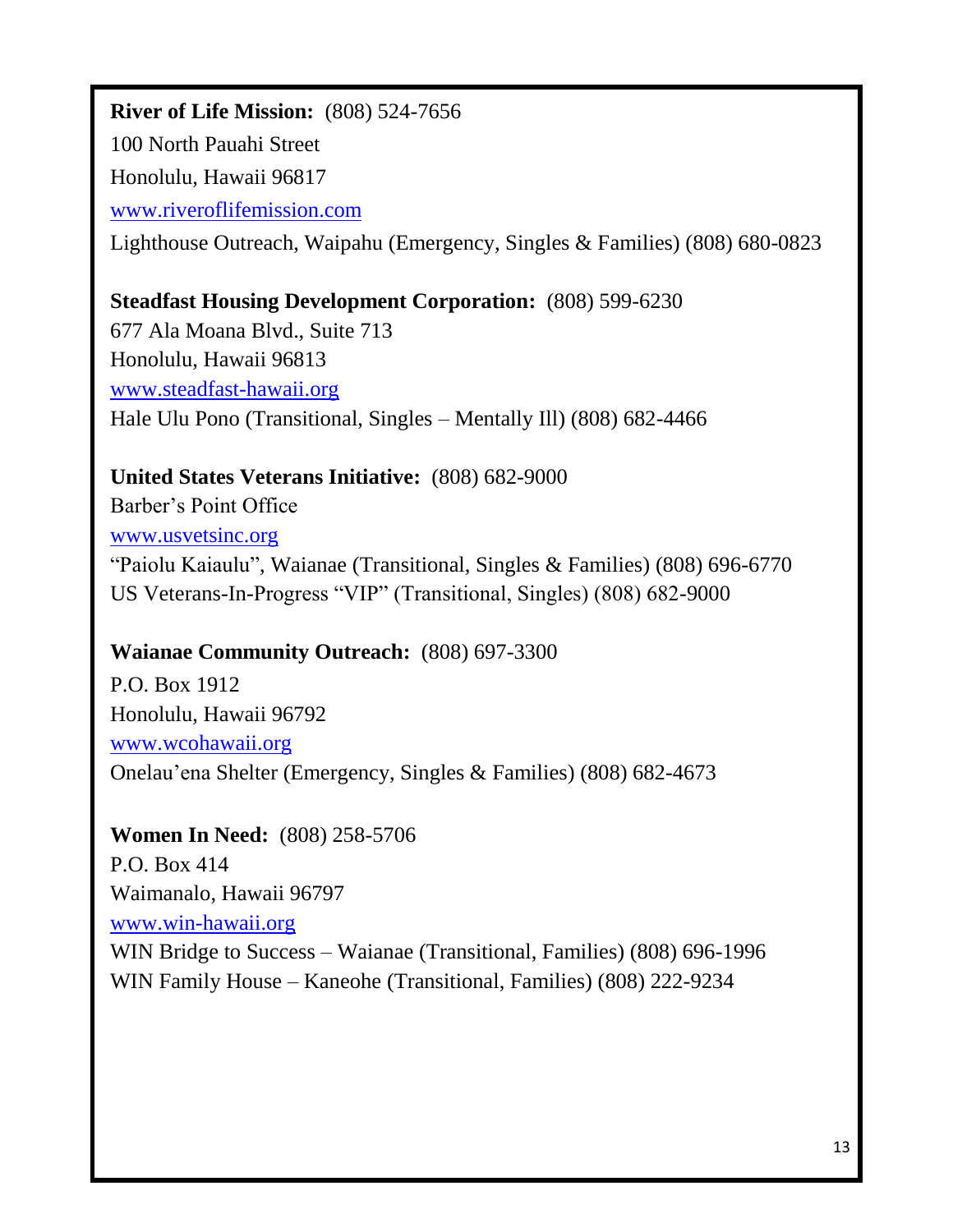# *OUTREACH PROGRAMS*

Provide intake and referral and other needed services to eligible unsheltered homeless persons to assist in the progression toward a healthier, more stable living condition with the ultimate goal of permanent housing and self-sufficiency.

Address participants' basic survival needs, i.e. basic medical care, food, clothing, identification, shelter (as best as possible) and help identify the causes of their homelessness and barriers to achieving a more stable living condition.

Provide counseling and referral, including assisting participants in addressing identified needs and barriers, and facilitating referrals to local, state and federal programs and private sector agencies for further services, such as emergency or transitional shelter, employment training, mental health services or educational training.

**Kalihi-Palama Health Center**: (808) 791-6370

915 N. King Street Honolulu, Hawaii 96817 [www.kphc.org](http://www.kphc.org/)

**Waianae Coast Comprehensive Health Center**: (808) 697-3300 86-260 Farrington Highway Waianae, Hawaii 96792 [www.wcchc.com](http://www.wcchc.com/)

**Waianae Community Outreach**: (808) 696-5667 PO Box 1912 Waianae, Hawaii 96792 [www.wcohawaii.org](http://www.wcohawaii.org/)

#### **Waikiki Health Center** [formerly (H5)]: (808) 922-4787

277 Ohua Ave Honolulu, Hawaii 96815 [www.waikikihc.org](http://www.waikikihc.org/) Next Step Shelter (Emergency Singles & Families): (808) 922-4790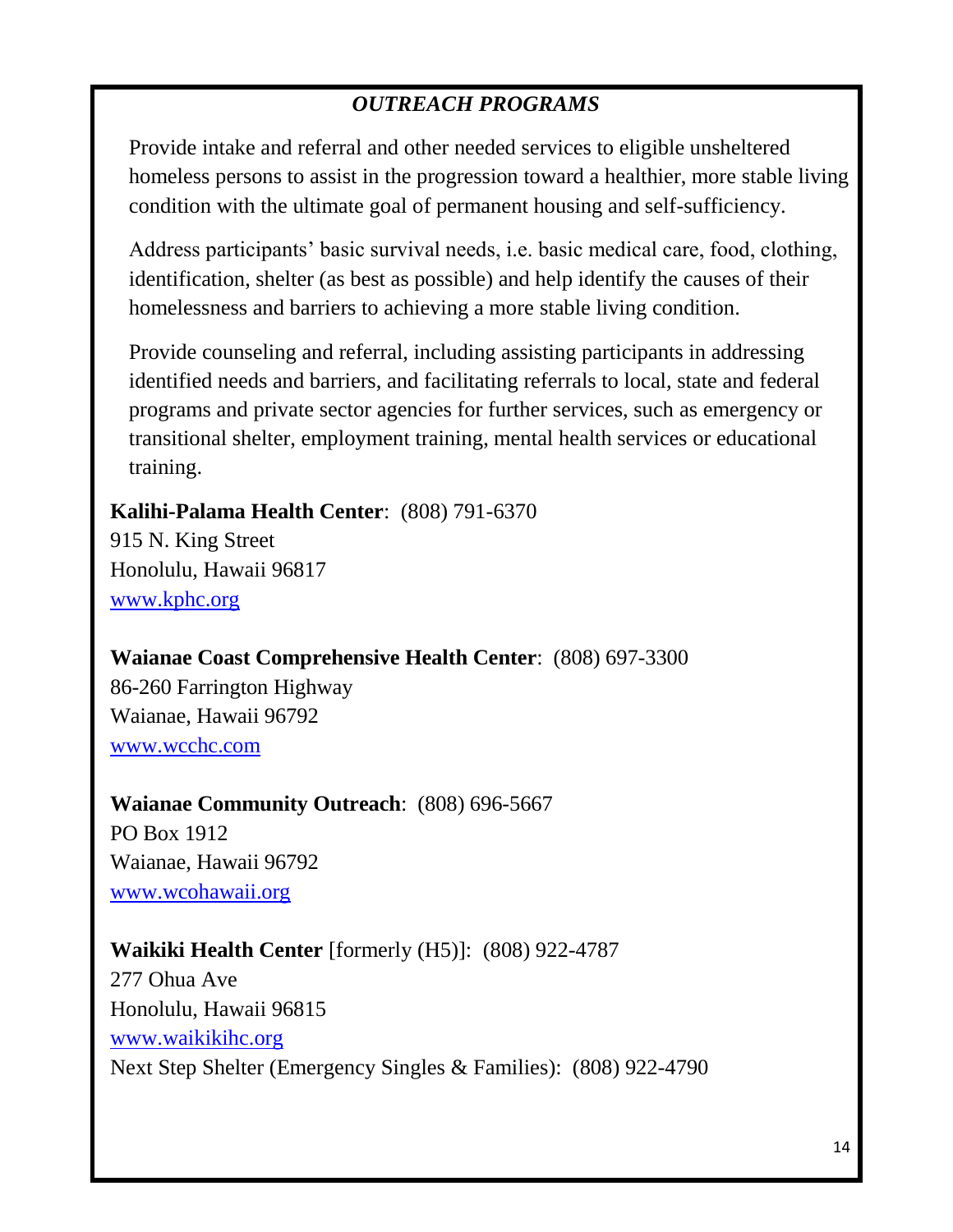# *HOUSING PLACEMENT PROGRAMS*

Cultivate and outreach to landlords to rent to homeless persons or Section-8 voucher holders.

Provide for client assessment, linkage to appropriate landlords, and landlord/client intervention to assist with the transition into a rental unit.

Provide first month's rent or rental deposit and additional damage guarantees, as needed.

Provide counseling on becoming a responsible tenant, understanding the lease document, budgeting, and other life skills.

**Catholic Charities Hawai'i**: (808) 524-4673

1822 Keeaumoku Street Honolulu, HI 96822 [www.catholiccharitieshawaii.org](http://www.catholiccharitieshawaii.org/)

#### **Institute for Human Services**: (808) 447-2824

546 Ka'aahi Street Honolulu, Hawaii 96817 [www.ihshawaii.org](http://www.ihshawaii.org/)

### *SHELTER PLUS CARE PROGRAMS*

Provide housing placement with an ongoing rent subsidy for homeless persons with disabilities.

Provide rental deposit and ongoing case management/mentoring to maintain stability in housing:

#### **Kalihi-Palama Health Center**: (808) 791-6370

915 N. King Street Honolulu, Hawaii 96817 [www.kphc.org](http://www.kphc.org/)

#### **Steadfast Housing Development Corporation**: (808) 599-6230

677 Ala Moana Blvd., Suite 713 Honolulu, Hawaii 96813 [www.steadfast-hawaii.org](http://www.steadfast-hawaii.org/)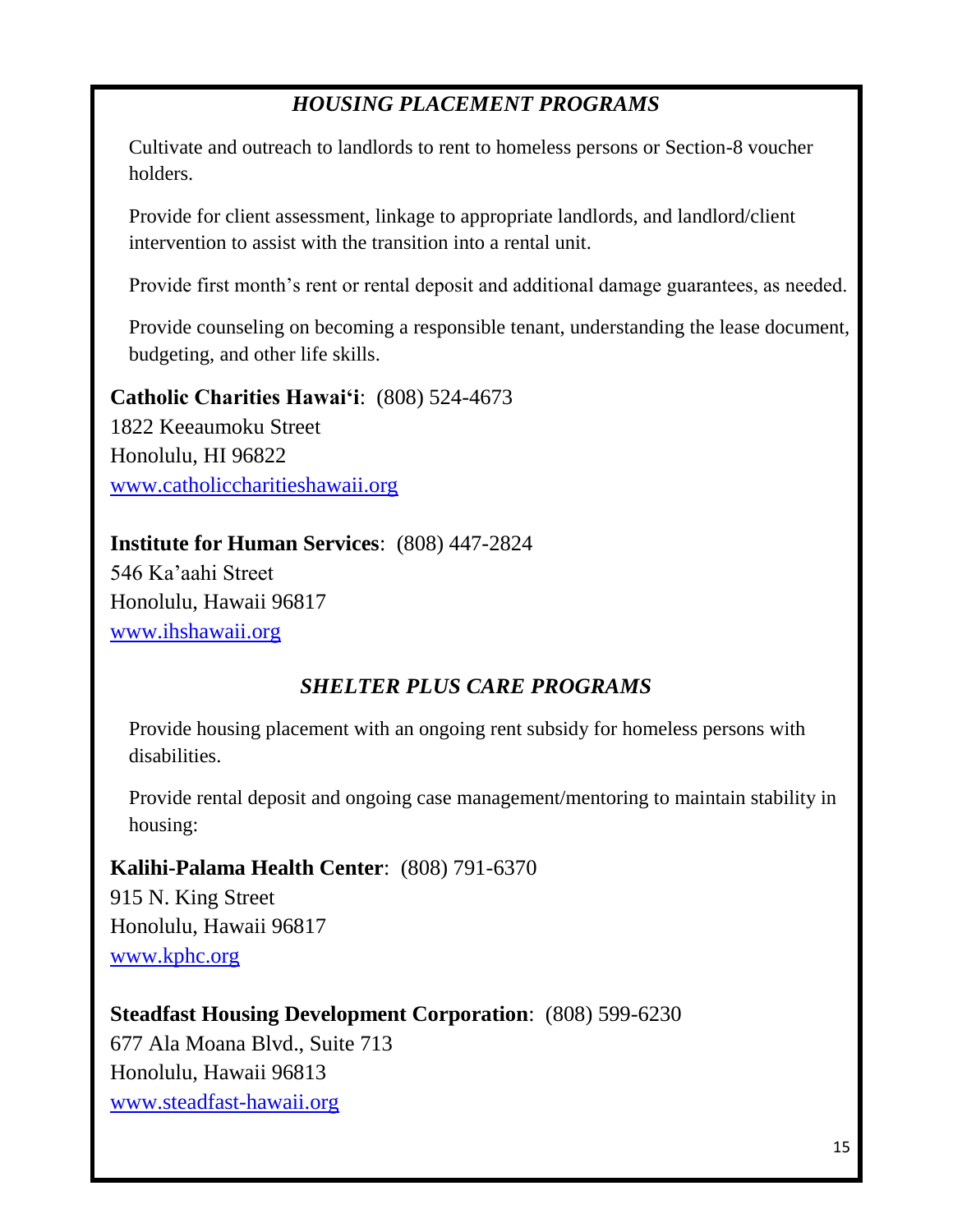# **OAHU**

# **LOW-INCOME/SUBSIDIZED RENTAL HOUSING**

**City & County of Honolulu Section 8: Housing Assistance Payments Programs** (808) 768-7096

842 Bethel Street, First Floor Honolulu, HI 96813

<http://www.co.honolulu.hi.us/cms-dcs-menu/site-dcs-sitearticles/1338-cad-section-8.html> Provides for rental subsidies to be paid directly to landlords on behalf of income eligible families and primarily individuals who are elderly or disabled. Application wait list has approximately 6,000 applicants and is closed to new applicants.

# **Hawaii Public Housing Authority**: (808) 832-5961

1002 North School Street Honolulu, HI 96817 <http://www.hpha.hawaii.gov/>

Helps provide Hawai`i residents with affordable housing and shelter without discrimination. HPHA efforts focus on developing affordable rental and supportive housing, public housing and the efficient and fair delivery of housing services to the people of Hawai`i.

# **Honolulu Seaman's Home:** (808) 537-5476

707 Alakea Street, #104, Honolulu, HI 96813

<http://honolulusailorshome.com/hshs/>

Low Income/Subsidized Rental Housing for Mariner Assistance.

# **Honolulu Community Action Program:** (808) 521-4531

33 South King Street, Suite 300, Honolulu, HI 96813

<http://www.hcapweb.org/low-income-home-energy-assistance-program-liheap/>

The Low-Income Home Energy Assistance Program (LIHEAP) is designed to help families keep their utilities (gas or electric) on, especially those households that are most vulnerable, such as the elderly, the disabled, and households with young children. LIHEAP primarily assists households by applying an energy assistance grant directly to the energy provider on behalf of the eligible household. Clients can apply for the Energy Credit OR the Emergency Crisis Intervention once per program year.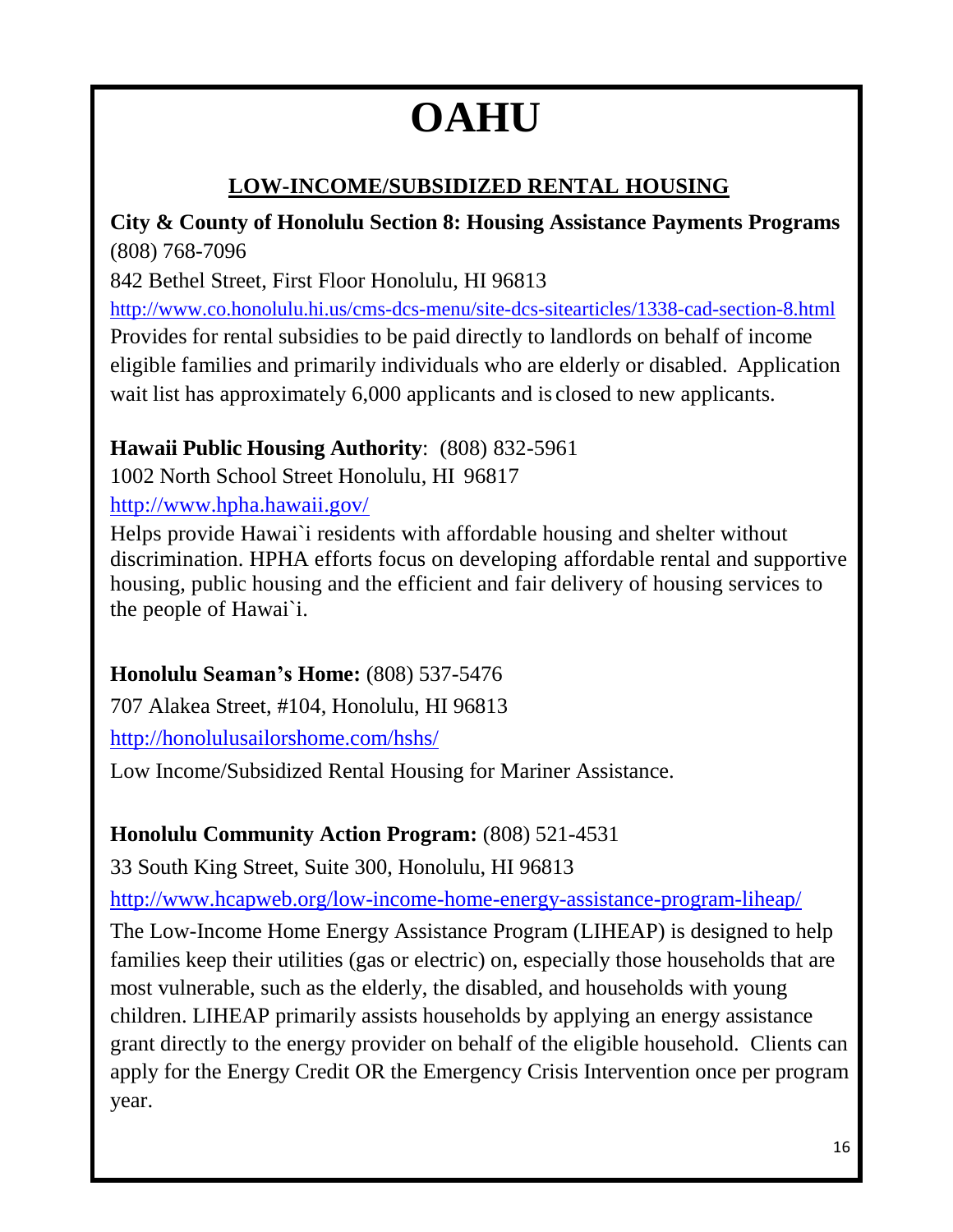# **Halawa View Apartments:** (808) 488-3613

99-009 Kalaloa St, Aiea, HI 96701

<http://www.hawndev.org/affordable-housing/halawaviewapartments.html>

This is a low-income apartment. The government gives funds directly to this apartment owner. They charge lower rent for low-income persons.



**Halawa View Apartments**

### **The ARC in Hawaii**: (808) 737-7995

<http://www.thearcinhawaii.org/#!residential-services-/c19fk>

The Arc in Hawaii has partnered with the City and County of Honolulu and the U.S. Department of Housing and Urban Development in providing homes for persons with intellectual and developmental disabilities (IDD). With the assistance of these governmental agencies, The Arc in Hawaii has constructed or purchased three apartment buildings and 17 homes in which residential services are provided to individuals.

### **THE SALVATION ARMY:** (808) 622-2785

520 Pine Street, Wahiawa, HI 96786

<http://www.hawaii.salvationarmy.org/hawaii/silvercrest>

An affordable senior housing program for seniors 62 or older. The 78-unit HUD housing facility is located in Central O'ahu and provides a supportive living environment that is sensitive to the needs of individual residents.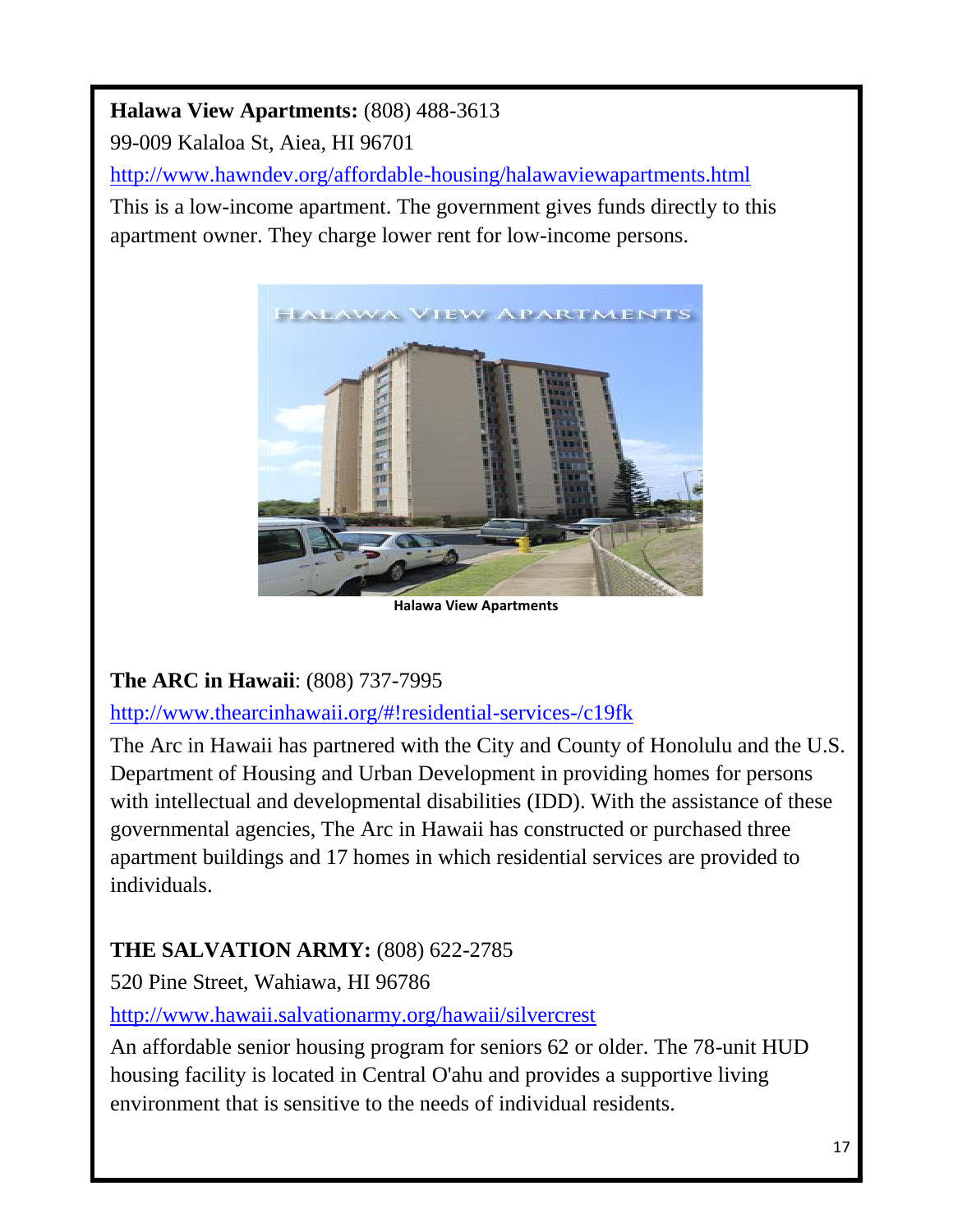# **MAUI COUNTY**

# **HOUSING/SHELTER ASSISTANCE PROGRAMS**

**Aloha House:** (808) 579-8414 P.O. Box 791749, Paia, HI 96779 [http://www.aloha-house.org](http://www.aloha-house.org/)  Services Offered: Transitional Shelter, Residential and Outpatient Substance Abuse Treatment Program

#### **Hale Kupuna O Lanai Elderly:** (808) 565-6615

P.O.Box 630418, Lanai City, HI 96763 Provides low cost rental units for elderly persons, persons with disabilities, and low and moderate-income families. Some units are adapted for persons who use wheelchairs.

**Hale Lokahi Akahi:** (808) 242-5761 1935 Main Street, Suite 204, Wailuku, Hawaii, 96793 <http://www.lokahipacific.org/akahi.html>

Provides 20 handicap-accessible housing units for persons with physical disabilities who can live independently with support services.

**Hale Mahaolu:** (808) 872-4100 200 Hina Avenue Kahului, HI 96732 <http://halemahaolu.org/housing/>

Low-and moderate-income housing units for families, seniors, and/or those with disabilities Some units are adapted for persons who use wheelchairs.

**Family Life Center, Inc.:** (808) 877-0880 95 South Kane Street Kahului, Hawaii 96732 [www.flcmaui.org](http://www.flcmaui.org/) Ho'olanani Shelter (Emergency, Singles & Families)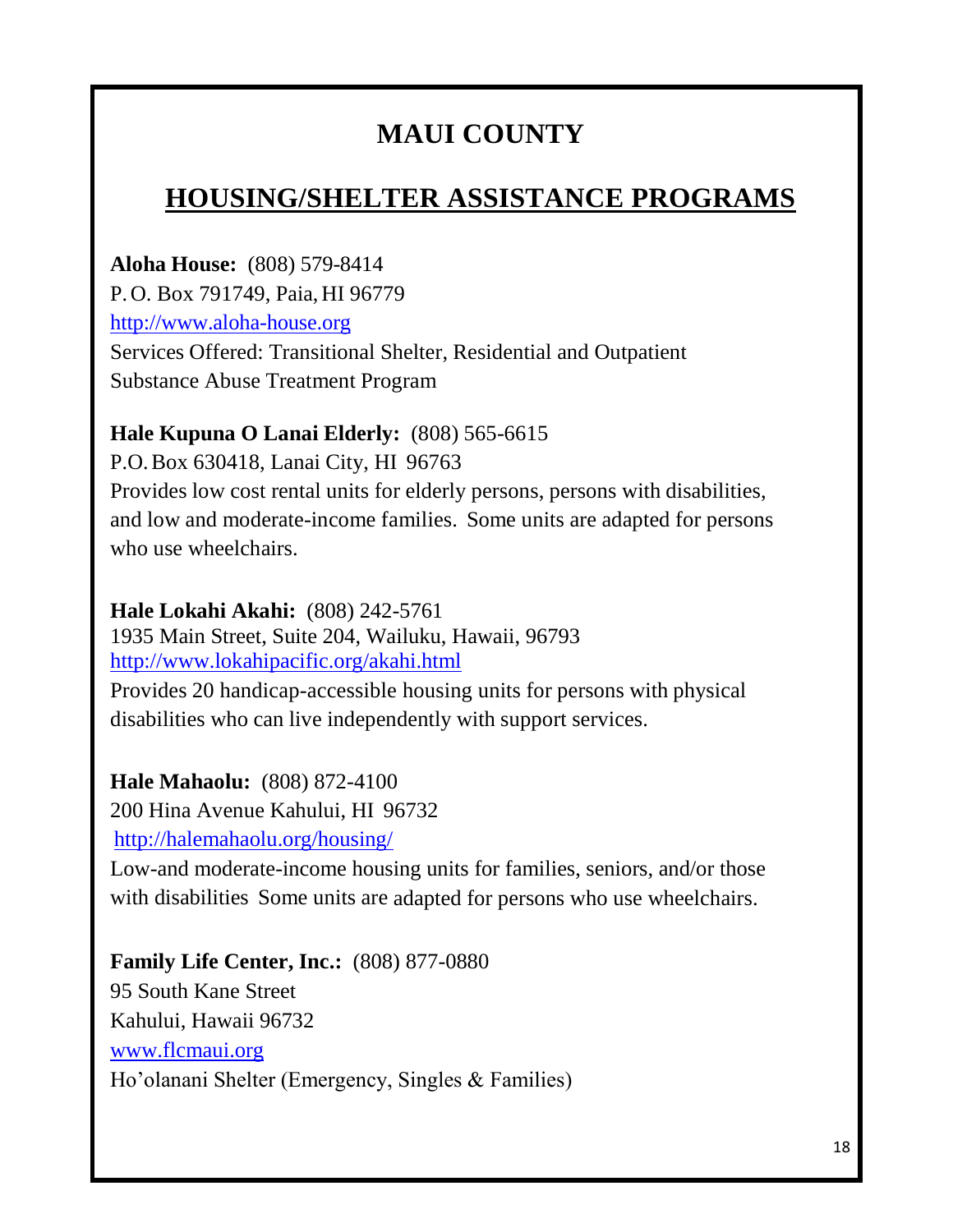**County of Maui Department of Housing and Human Concerns Housing Division, Section 8 Rental Assistance Program:** (808) 270-7751 35 Lunalilo Street, Suite 400, Wailuku, HI 96793 <http://www.co.maui.hi.us/index.aspx?NID=251>

Applicants for the Section 8 rental subsidy program must be a very low income family or individual. Maui office serves Molokai and Lanai.

#### **Ka Hale A Ke Ola Homeless Resource Center:** (808) 242-7600

670 Waiale Road Wailuku, Hawaii 96793 [www.khako.org](http://www.khako.org/) Ka Hale A Ke Ola Resource Center (Emergency & Transitional, Singles & Families)

### **Kahale A Ke Ola Homeless Resource Center:** (808) 662-0076

Westside Center: 15 Ipu'Aumakua Lane, Lahaina, Hawaii 96761 [www.khako.org](http://www.khako.org/) Na Hale O Wainee Resource Center (Emergency & Transitional, Singles & Families)

### **Lokahi Pacific Hale O Mana'o Lana Hou:** (808) 242-5761

1935 Main Street, Suite 204, Wailuku, Hawaii, 96793 <http://www.lokahipacific.org/haleomanao.html>

Provides quality housing linked to community support services for chronically mentally ill persons capable of independent living. Rental fee based on income. This project is a shared living arrangement.

### **Malama Family Recovery Center:** (808) 877-7117

388 Ano Street, Kahului, HI 96732

<http://www.aloha-house.org/programs.html>

Services Offered: Therapeutic Living Program for Substance Abusers, Intensive Outpatient Program, Baby Safe Program for Pregnant Women and New Mothers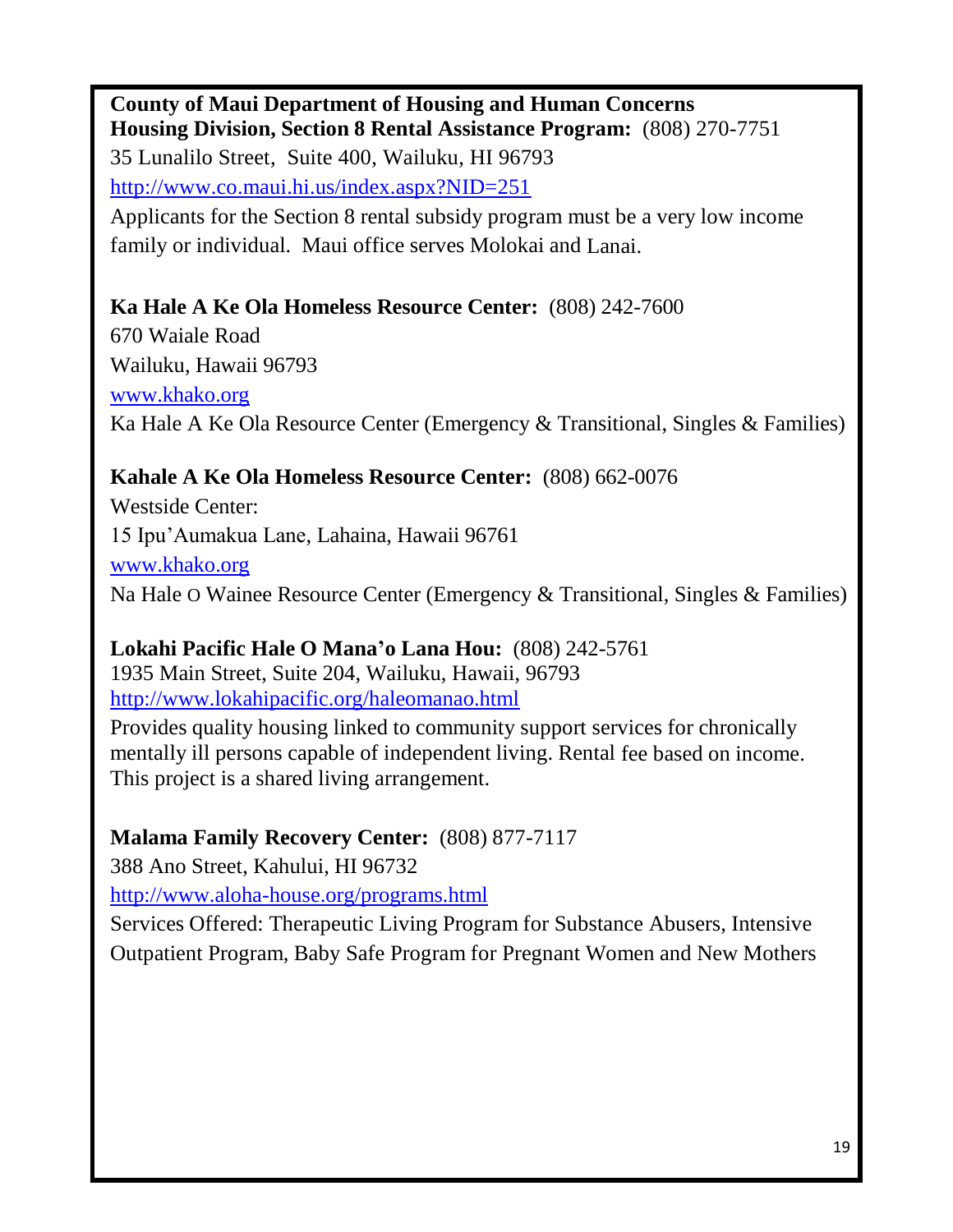# **Maui Youth and Family Services:** (808) 579- 8406 CONFIDENTIAL SHELTER LOCATION. Please call for information. <http://www.myfs.org/>

Services Offered: Short-term Shelter for 12-17 year old youths in crisis and runaways.

# **Steadfast Housing Development Corporation:** (808) 244-0885

1498 A Lower Main Street Unit B2, Wailuku, HI 96793 [www.steadfast-hawaii.org](http://www.steadfast-hawaii.org/) Provides housing and employment opportunities to persons with serious and persistent mental illness in pursuit of recovery and life goals of their choosing.

#### **The Salvation Army, Maui County** (808) 871-6270

45 West Kamehameha Ave. Kahului, Hawaii 96732

#### **Women Helping Women** (808) 242-6600

1935 Main Street, Suite 202 Wailuku, Hawaii 96793 [www.whwmaui.net](http://www.whwmaui.net/) Hale Lokomaikai Domestic Violence Shelter (Emergency, Women & Children)

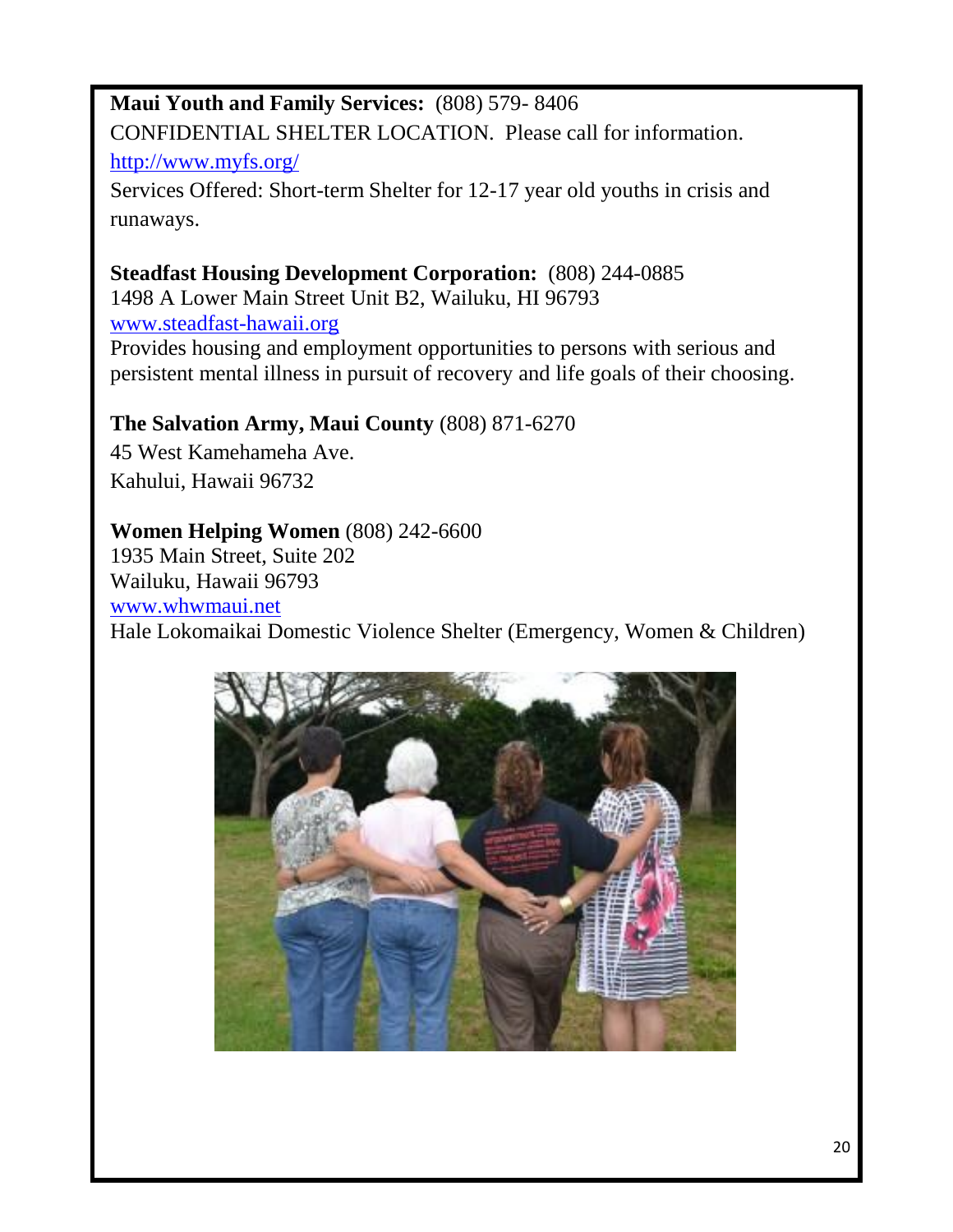# **MAUI COUNTY**

# **LOW-INCOME HOUSING ASSISTANCE**

**Hale Lokahi Elua:** (808) 242-5761 1935 Main Street, Suite 204, Wailuku, Hawaii, 96793 <http://www.lokahipacific.org/afford.html>

An affordable rental apartment complex developed to assist "Gap group" renters, which include individuals or families whose income is 50% or less of the median income for Maui County. Located in Kihei, the complex consists of seven onebedroom units and one studio unit.

#### **HALE MAHAOLU-ELIMA:** (808) 893-0002

11 MAHAOLU ST, KAHULUI, HI 96732

<http://halemahaolu.org/housing/senior-housing/elima/>

This is a low-income apartment. The government gives funds directly to this apartment owner. They charge lower rent for low-income persons. Contact this apartment for low rent Disabled housing with subsidized government low-income rates.

# **HALE MAHAOLU-ELUA:** (808) 872-4180

200 HINA AVENUE, KAHULUI, HI 96732

<http://halemahaolu.org/housing/senior-housing/elua/>

This is a low-income apartment. The government gives funds directly to this apartment owner. They charge lower rent for low-income persons. Contact this apartment for low rent Disabled housing with subsidized government low-income rates.

# **LUANA GARDENS III:** (808) 872-4100

711 S KAM AVENUE, KAHULUI, HI 96732

This is a low-income apartment. The government gives funds directly to this apartment owner. They charge lower rent for low-income persons. Contact this apartment for low rent Disabled housing with subsidized government low-income rates.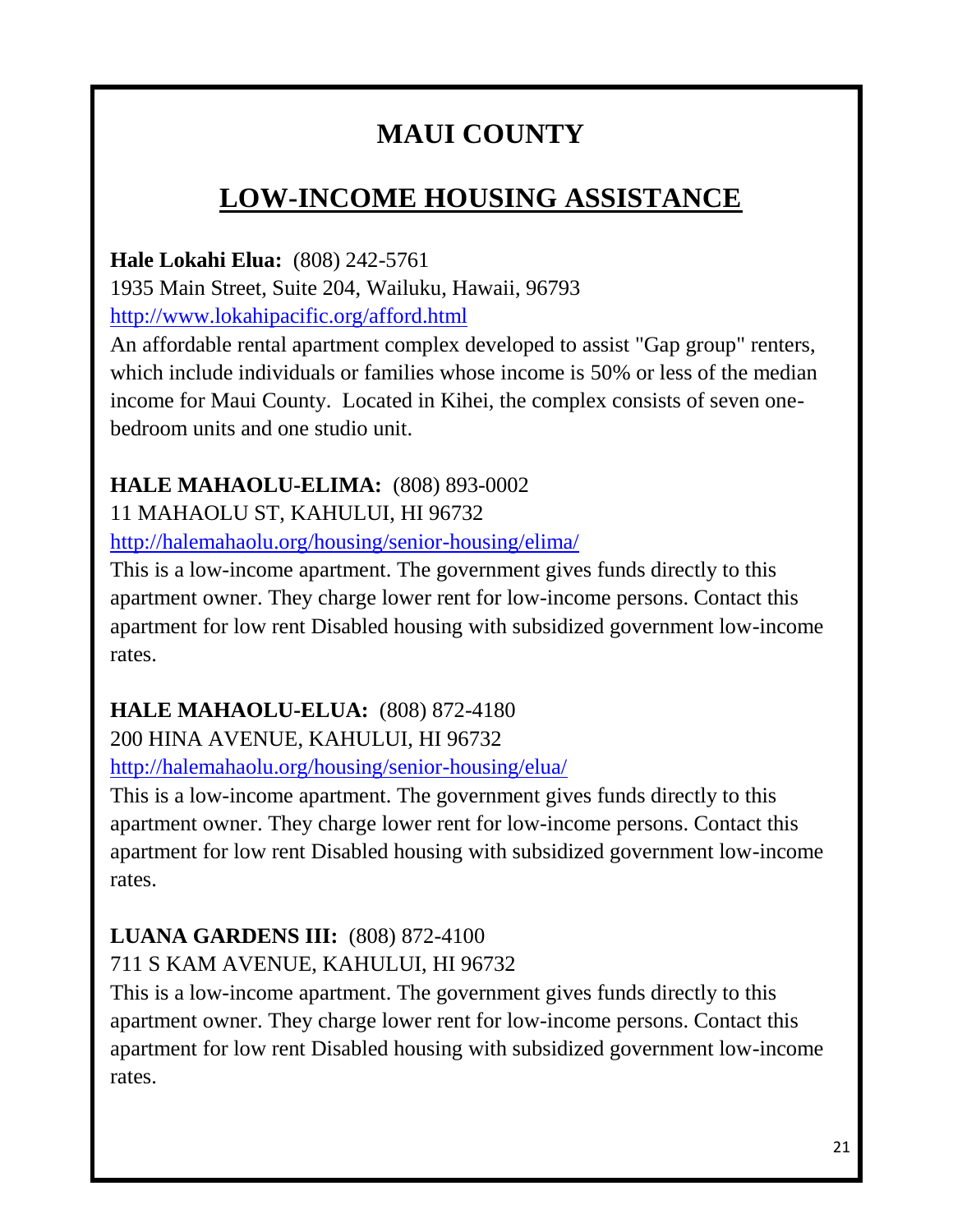# **KAHO'OKAMAMALU**: (808) 242-5761 1935 Main Street, Suite 204, Wailuku, Hawaii, 96793

<http://www.lokahipacific.org/kaho.html>

Kaho'okamamalu will provide long-term housing for persons with special needs. Included in this definition are the physically disabled, persons with HIV/AIDS, and victims of domestic violence

# **MANA OLA NA KEANUENUE:** (808) 242-5781

450A KANALOA AVENUE, KAHULUI, HI 96732

This is a low-income apartment. The government gives funds directly to this apartment owner. They charge lower rent for low-income persons. Contact this apartment for low rent Disabled housing with subsidized government low-income rates.

# **MAUI KOKUA HOUSING:** (808) 737-2523

456 S. Lanai Street, Kahului, HI 96732

This is a low-income apartment. The government gives funds directly to this apartment owner. They charge lower rent for low-income persons. Contact this apartment for low rent Disabled housing with subsidized government low-income rates.

# **MAUI COUNTY HOUSING DIVISION SECTION 8:** (808) 270-7751 35 LUNALILO ST SUITE 400, WAILUKU, HI 96793

<http://www.co.maui.hi.us/index.aspx?NID=251>

Maui County Housing Division provides housing assistance to low-income residents through the management of the areas Housing Choice Voucher Program Section 8. This program is income based and HUD sets the eligibility guidelines. There may be a waiting list for vouchers and at times the list may close to new applications based on the size of and the length of wait on the list.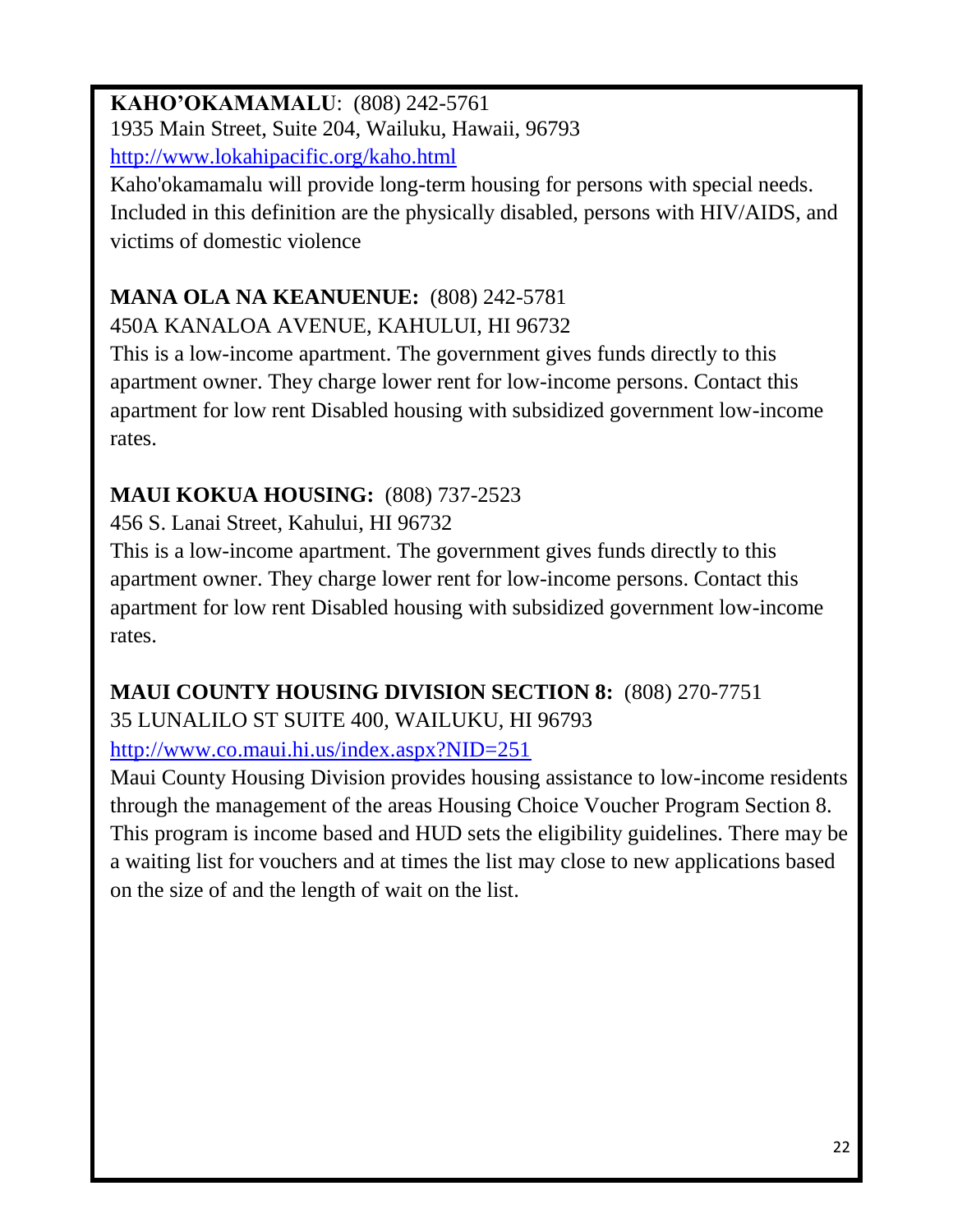# **HAWAI'I COUNTY**

# **HOUSING/SHELTER PROGRAMS**

**Bridge House, Inc**.: (808) 322-3305

P. O. Box 2489, Kailua-Kona, HI 96745

<http://www.bridgehousehawaii.org/>

Services offered: Therapeutic Living - a clean and sober environment for people in recovery from substance abuse

#### **Child & Family Services**

[http://www.childandfamilyservice.org](http://www.childandfamilyservice.org/)

Hale 'Ohana Domestic Abuse Shelter @ Hilo (Emergency, Families) (808) 959-8864 West Hawaii Domestic Abuse Shelter @ Kona (Emergency, Women & Children) (808) 322-7233

**County of Hawaii Office of Housing and Community Development Housing Choice Voucher (Section 8) Program:** (808) 959-4642 1990 Kinoole Street, Suite 105 Hilo, HI 96720

<http://www.hawaiicounty.gov/office-of-housing>

Provides rental assistance to qualified low-income families including certified persons with disabilities for decent, safe, and sanitary housing.

**East Hawaii Coalition for the Homeless:** (808) 961-2559

115 Kapiolani Street, Hilo, HI 96720 Services offered: Emergency and Transitional Shelter, Clothing, Food, Case Management, Life Skills

#### **Hawai`i Island Home for Recovery, Inc.:** (808) 934-7852

440 Kapiolani Street Hilo, Hawaii 96720 <http://www.hawaiiunitedway.org/hawaii-island-home-for-recover.asp> Transitional, Singles & Families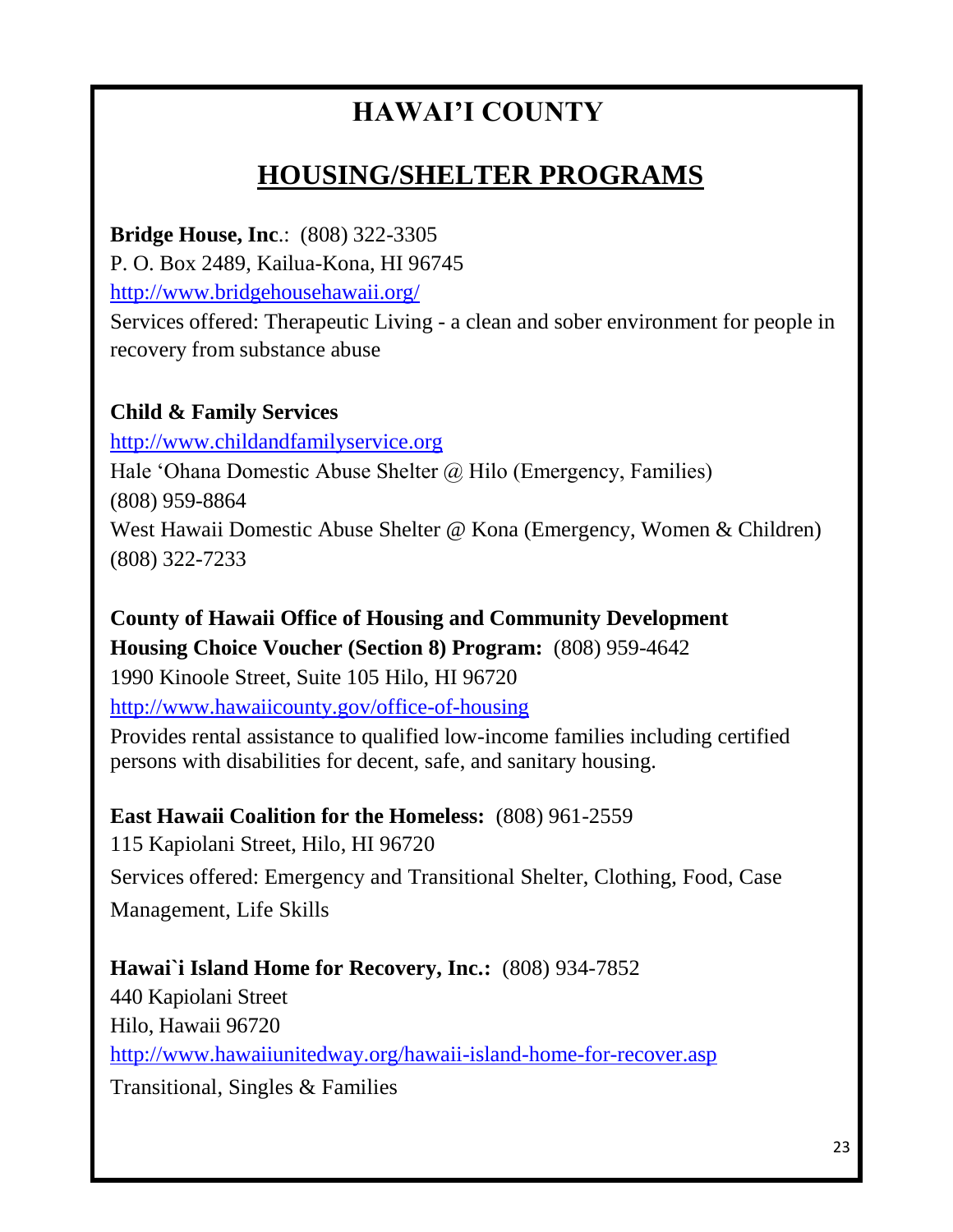### **HOPE Services**: (808) 935-3050

296 Kilauea Avenue

Hilo, HI 96720

<http://hopeserviceshawaii.org/>

Beyond Shelter (Transitional, Singles & Families): (808) 933-6051 Kiheipua Shelter (Emergency, Singles & Families): (808) 933-6051 Kaloko Transitional Housing (Transitional, Families) Hope Resource Center (Transitional, Singles): (808) 933-6029 West Hawaii Emergency Housing Facility (Emergency, Families)

### **Mental Health Kokua (West Hawaii Residential)**

### **SURF (Stabilizing Urgent Residential Facility):** (808) 331-1468

75-5750 Alanoe Place, Kailua-Kona, HI 96740

<http://www.mentalhealthkokua.org/>

Services Offered: For clients with severe mental illness and Transitional Housing

# **Office of Housing & Community Development:** (808) 961-8685

50 Wailuku Drive, Hilo, HI 96720 <http://www.hawaiicounty.gov/office-of-housing/>

Coordinates HUD housing, Section 8 rental assistance, elderly housing, fair housing information and referral, Community Development Block Grants to agencies, homeless grants to agencies, and affordable housing projects in conjunction with

developers

**Steadfast Housing Development Corporation**: (808) 935-9600

99 Aupuni St., Suite 215, Hilo, HI 96720

[www.steadfast-hawaii.org](http://www.steadfast-hawaii.org/)

Provides housing and employment opportunities to persons with serious and persistent mental illness in pursuit of recovery and life goals of their choosing.

# **Hawaii Public Housing Authority (HPHA):** (808) 933-0474

600 Wailoa Street Hilo, HI 96720

Takes applications for the wait list to live in federal and state low-income rental projects. Accessible units available for persons who are elderly and disabled.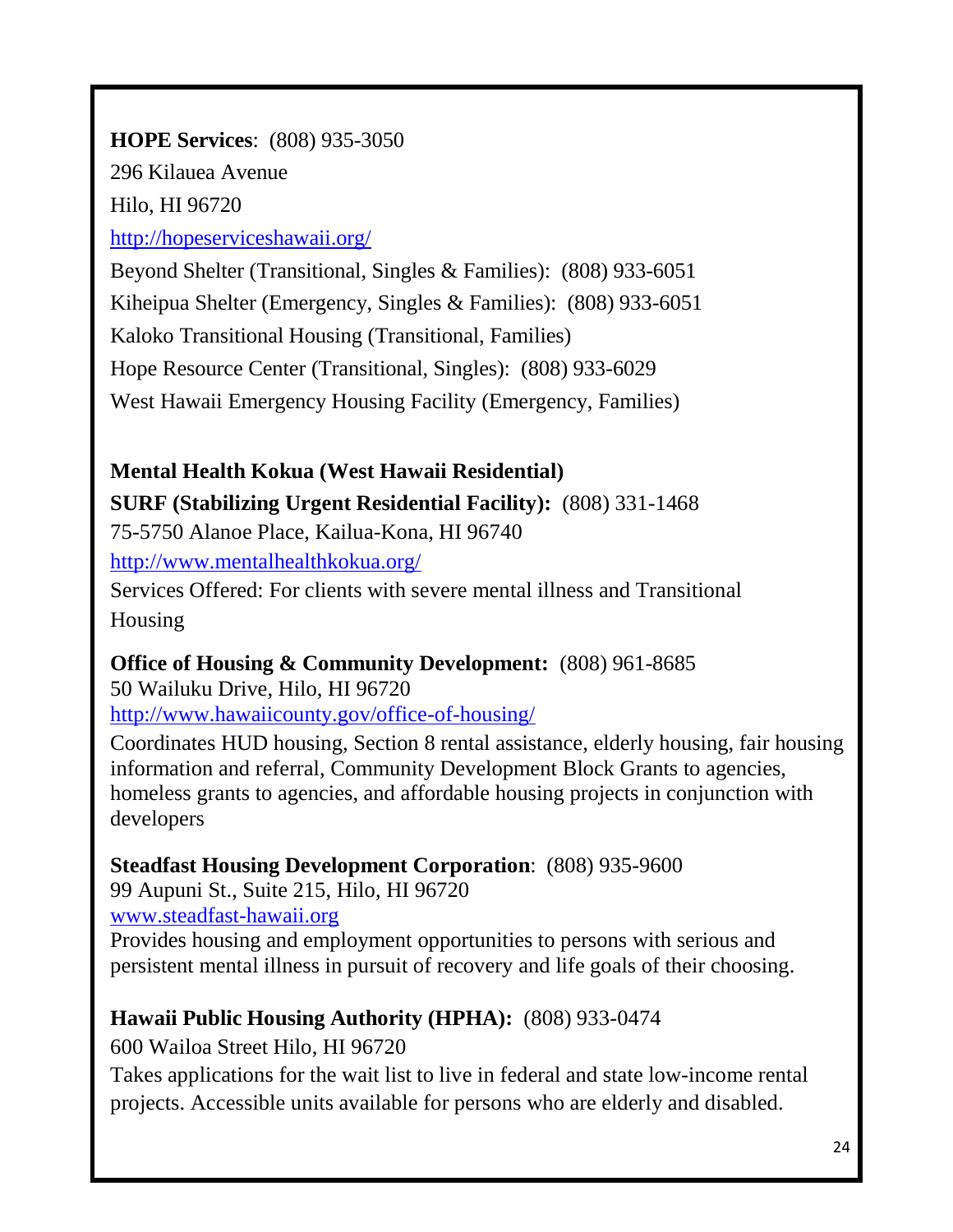# **HAWAII COUNTY**

# **LOW-INCOME ASSISTANCE**

#### **E KOMO MAI: (808) 969-3327**

816 KINOOLE ST, HILO, HI 96720

This is a low-income apartment. The government gives funds directly to this apartment owner. They charge lower rent for low-income persons. Contact this apartment for low rent Disabled housing with subsidized government low-income rates

#### **HAILI ELDERLY:** (808) 961-3273

227 HAILI ST, HILO, HI 96720

This is a low-income apartment. The government gives funds directly to this apartment owner. They charge lower rent for low-income persons. Contact this apartment for subsidized government low-income rates

#### **HALE ULU HOI:** (808) 935-8535

1099 WAIANUENUE AVE., HILO, HI 96720

<http://www.hiloarc.org/residential.html>

This is a low-income apartment. The government gives funds directly to this apartment owner. They charge lower rent for low-income persons.

# **HARRY AND JEANETTE WEINBERG KEA'AU ELDERLY HOUSING**

(808) 982-9448

16-184 PILI MUA ST, KEAAU, HI 96749

Kea'au Elderly Housing is an elderly independent living complex located on the outskirts of Kea'au Town.

### **HILO HALE:** (808) 737-2523

208 Wainaku Avenue, Hilo, HI 96720 This is a low-income apartment. The government gives funds directly to this apartment owner. They charge lower rent for low-income persons.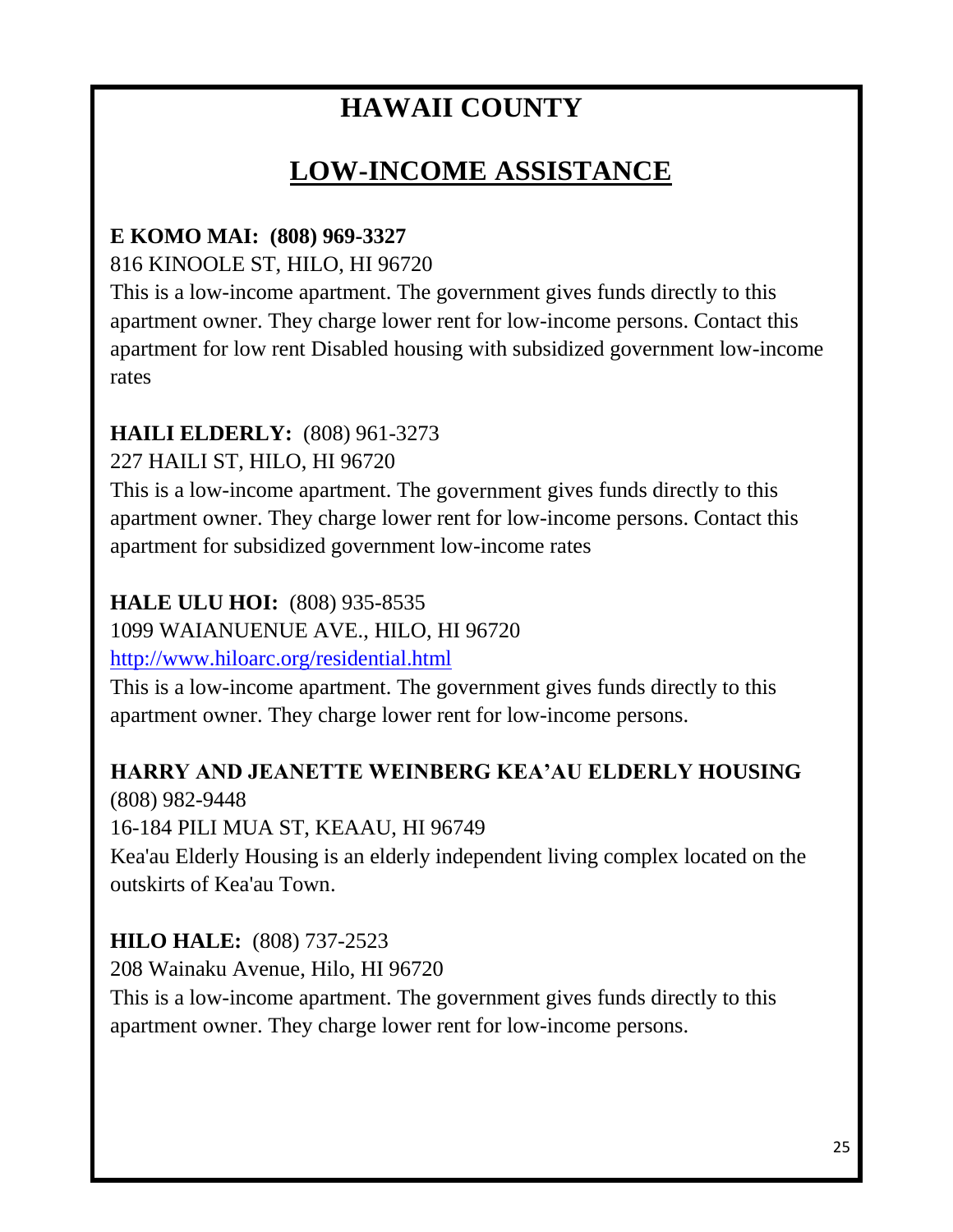# **JACK HALL KONA:** (808) 949-4111

74-895 KEALAKEHE ST, Kailua Kona, HI 96740

This is a low-income apartment. The government gives funds directly to this apartment owner. They charge lower rent for low-income persons.

# **KAMANA ELDERLY:** (808) 969-3327

145 KAMANA ST, HILO, HI 96720

This is a low-income apartment. The government gives funds directly to this apartment owner. They charge lower rent for low-income persons.

# **KONA KOKUA:** (808) 331-1764

75-187 ALAKAI ST, KAILUA KONA, HI 96740

This is a low-income apartment. The government gives funds directly to this apartment owner. They charge lower rent for low-income persons.

# **RIVERSIDE APARTMENTS:** (808) 969-3327

333 OHAI ST, HILO, HI 96720

This is a low-income apartment. The government gives funds directly to this apartment owner. They charge lower rent for low-income persons.



Riverside Apartments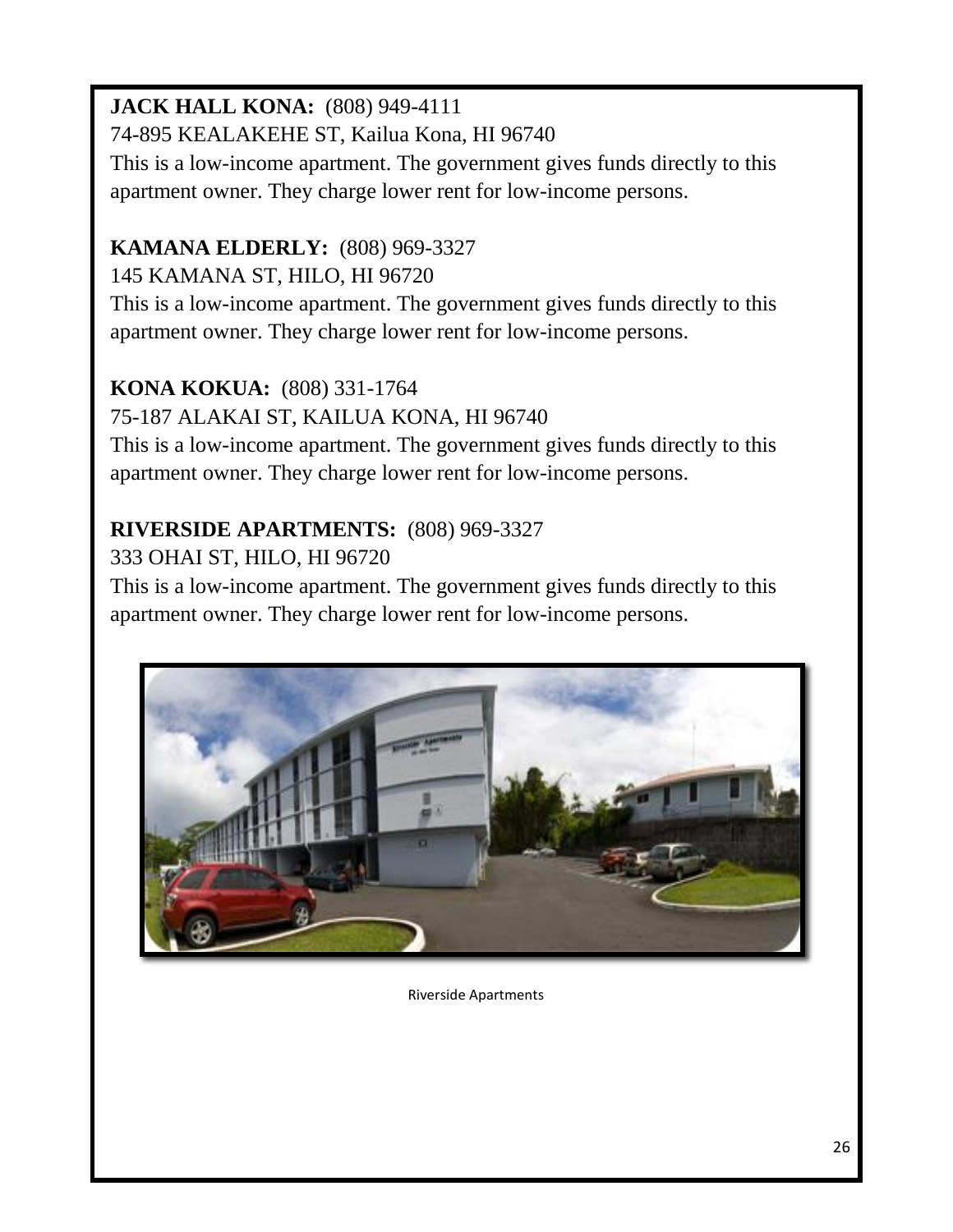# **KAUA'I COUNTY HOUSING/SHELTER PROGRAMS**

**County of Kaua'i County Housing Agency-Section 8:** (808) 241-4440 4444 Rice Street, Suite 330, Lihue, HI 96766

**Hale 'Opio Kaua'i Inc.:** (808) 245-2873 2959 Umi Street, Lihue, HI 96766 Services offered for ages 0 - 21 only: Housing, Food, Medical Care, Clothing, and Counseling

**Hawaii Public Housing Authority:** (808) 274-3141, x24692 4726 Malu Road, Kapaa, HI 96746 <http://www.hpha.hawaii.gov/>

#### **Kauai Economic Opportunity**: (808) 245-4077

2804 Wehe Road, Lihue, Hawaii 96766 [www.keoinc.org](http://www.keoinc.org/) Komohana Group Home (Transitional, Singles): (808) 245-4077 ext 228 Lihue Court (Transitional, Families): (808) 245-4077 ext 228 Manaolana (Emergency & Transitional, Singles & Families): (808) 245-7692

#### **Malama Pono-Kaua'i AIDS Project:** (808) 246-9577

4357 Rice Street, Suite 101, Lihue, HI 96766 <http://malama-pono.org/> Provides some housing assistance to persons with HIV.

**Women In Need**: (808) 245-1996 3136 Elua St, Lihue, HI 96766 [www.win-hawaii.org](http://www.win-hawaii.org/) WIN Kauai (Transitional, Families)

**YWCA Kaua'i Family Violence Shelter:** (808) 245-8404 or (8089) 245-6362 3094 Elua Street, Lihue, HI 96766 Services offered to victims of domestic violence and their children: Emergency Shelter, Food, Clothing, Child Care, and Counseling.